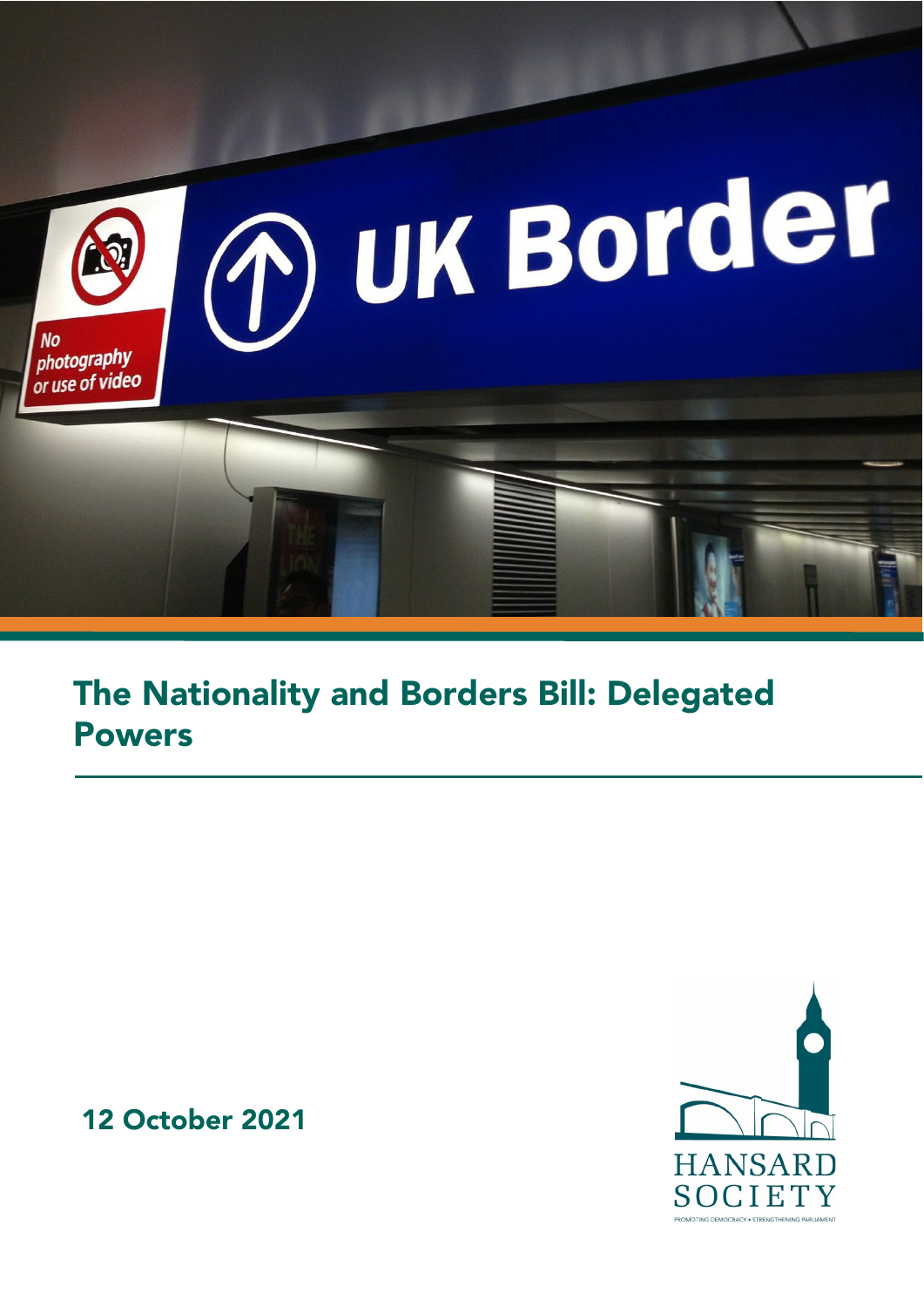### Acknowledgements

This paper was produced by Dheemanth Vangimalla with assistance from Dr Brigid Fowler and Dr Ruth Fox.

The research for this paper was funded by the [Legal Education Foundation](https://www.thelegaleducationfoundation.org/) as part of the Hansard Society's [Review of Delegated Legislation.](https://www.hansardsociety.org.uk/projects/review-of-delegated-legislation)

Photo credit: "UK Border, Terminal 4, London Heathrow" by David McKelvey is licensed with CC BYNC-ND 2.0. To view a copy of this license, visit<https://creativecommons.org/licenses/by-nc-nd/2.0/>

# For further information please contact:

Dr Brigid Fowler (Senior Researcher) - [brigid.fowler@hansardsociety.org.uk](mailto:brigid.fowler@hansardsociety.org.uk)

Dr Ruth Fox (Director) - [ruth.fox@hansardsociety.org.uk](mailto:ruth.fox@hansardsociety.org.uk)

Dheemanth Vangimalla (Researcher) - [dheemanth.vangimalla@hansardsociety.org.uk](mailto:dheemanth.vangimalla@hansardsociety.org.uk)

# The Hansard Society

1.17, 1<sup>st</sup> Floor Millbank Tower, 21-24 Millbank, London, SW1P 4QP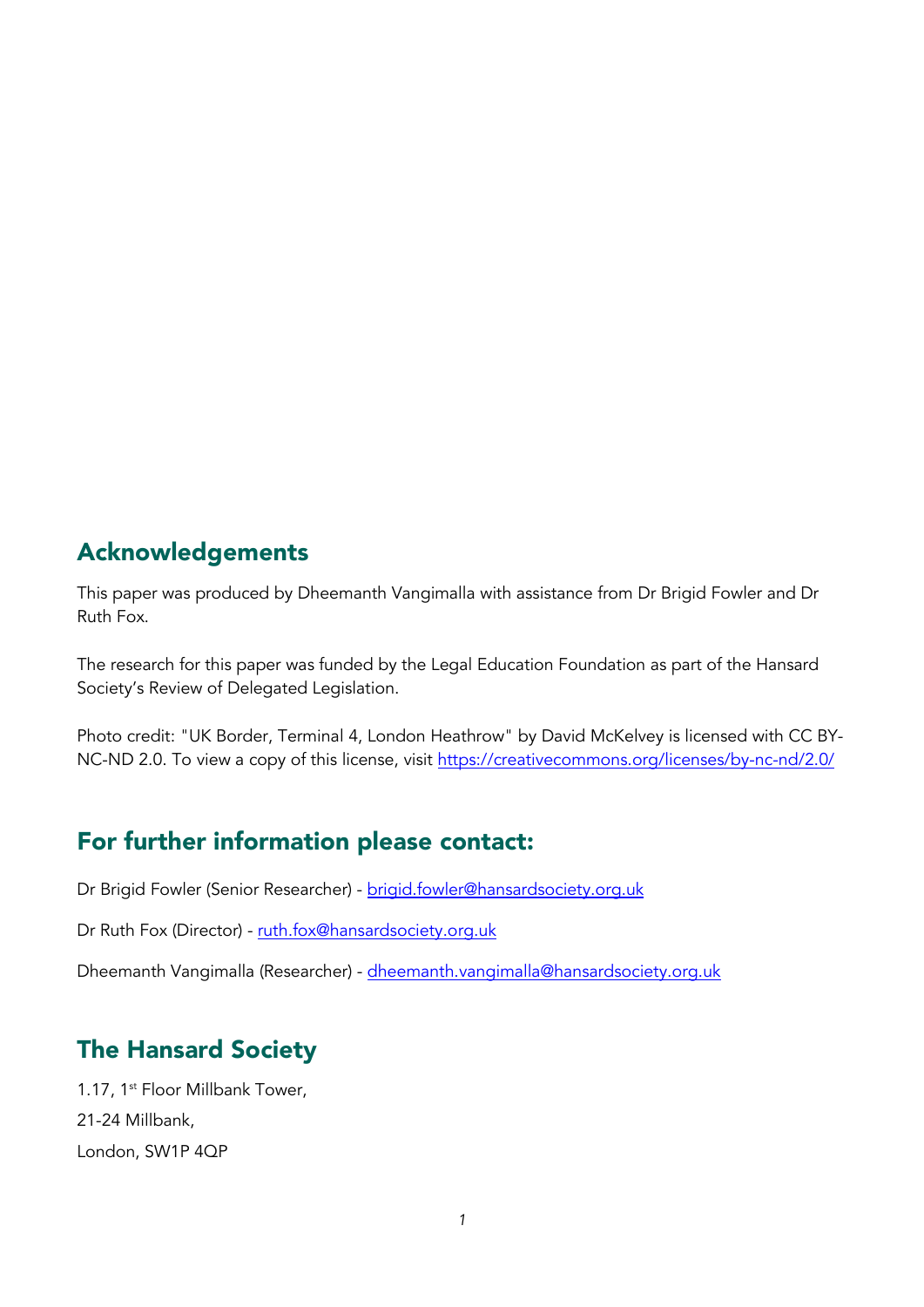# **Contents**

|                                             | of delegated powers<br><b>Appendix II: Glossary</b>       | 18             |
|---------------------------------------------|-----------------------------------------------------------|----------------|
| Appendix I: The role of MPs in the scrutiny |                                                           | 17             |
| Clause 67                                   | Transitional and consequential provision                  | 14             |
| Clause 26                                   | Removal of asylum seeker to safe country                  | 12             |
| Clause 24                                   | Accelerated detained appeals                              | 11             |
| Clause 12                                   | Requirement to make asylum claim at 'designated place'    | 9              |
| Clause 10                                   | Differential treatment of refugees                        | $\overline{7}$ |
|                                             | <b>Part 2: Five Clauses of Concern: Detailed Analysis</b> | 7              |
| Clauses of concern                          |                                                           |                |
| Overview of the Bill                        |                                                           |                |
|                                             | <b>Part 1: Overview and Key Concerns</b>                  | 4              |
|                                             |                                                           |                |
|                                             | Structure of this briefing                                |                |
|                                             | Hansard Society Review of Delegated Legislation           |                |
| <b>Introduction</b>                         |                                                           | 3              |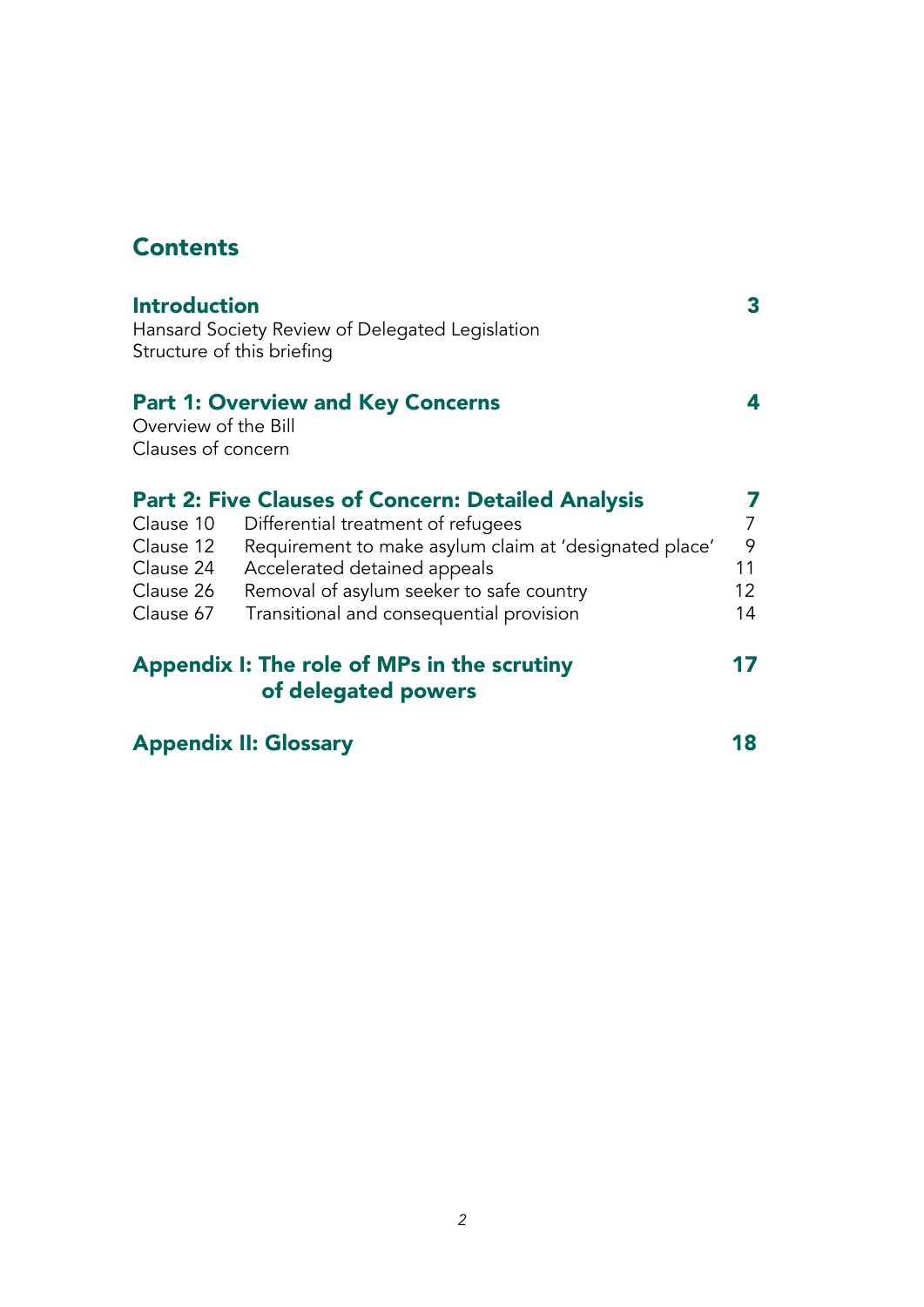# Introduction

This briefing has been produced to inform detailed consideration of the Nationality and Borders Bill ('the Bill')<sup>[1](#page-3-0)</sup> – primarily its Committee stage in the House of Commons from 19 October 2021.

The paper focuses exclusively on some of the delegated powers in the Bill. While these might at first glance appear to be merely technical matters, in this as in most Bills they raise important questions of constitutional, legal, and procedural principle that matter, regardless of party allegiance or views on the policy merits of the Bill. MPs should be clear about the level of authority they are delegating to government Ministers and be confident that they will not regret forgoing their ability to fully scrutinise future government decisions.

### Hansard Society Review of Delegated Legislation

The Hansard Society has long argued that the delegated legislation system – delegated powers in Bills and the resulting Statutory Instruments – is flawed and now represents one of the most significant constitutional challenges of our time. With the support of the Legal Education Foundation, we have therefore embarked on a Review of Delegated Legislation.

As part of the Review, we will be examining the delegation of powers in a range of government Bills and drawing attention to some of the clauses of greatest concern.<sup>[2](#page-3-1)</sup>

Our analysis draws heavily on 'legislative standards' which we have derived from reports of the House of Lords Delegated Powers and Regulatory Reform Committee (DPRRC). The DPRRC is an influential committee and provides the nearest thing to a form of 'jurisprudence' (or 'legisprudence') in the area of delegated powers.

### Structure of this briefing

This briefing falls into two main parts, followed by two appendices:

- Part 1: an overview of the Bill and a summary of our key concerns about five clauses, because of the delegated powers they contain.
- Part 2: a detailed analysis of the five clauses of concern, drawing on the Bill and the accompanying Explanatory Notes (EN)<sup>[3](#page-3-2)</sup> and Delegated Powers Memorandum (DPM)<sup>[4](#page-3-3)</sup>.
- Appendix I: a list of key questions that MPs may wish to consider when scrutinising the scope and design of the delegated powers sought in any Bill.
- Appendix II: a glossary of key procedural terms.

<span id="page-3-0"></span><sup>1</sup> The *Nationality and Borders Bill*, HC Bill 141, 2021-22 (as introduced) ('Bill'). All references to the Bill in this briefing are to this version.

<span id="page-3-1"></span><sup>2</sup> For example, Hansard Society (September 2021), *The Health and Care Bill: Delegated Powers* (London)

<span id="page-3-3"></span><span id="page-3-2"></span><sup>3</sup> House of Commons, *Nationality and Borders Bill,* 2021-22, Explanatory Notes on the Bill as introduced, 6 July 2021 (HC Bill 141–EN) (EN) <sup>4</sup> Home Office, *Delegated Powers Memorandum – Nationality and Borders Bill*, 6 July 2021 (DPM)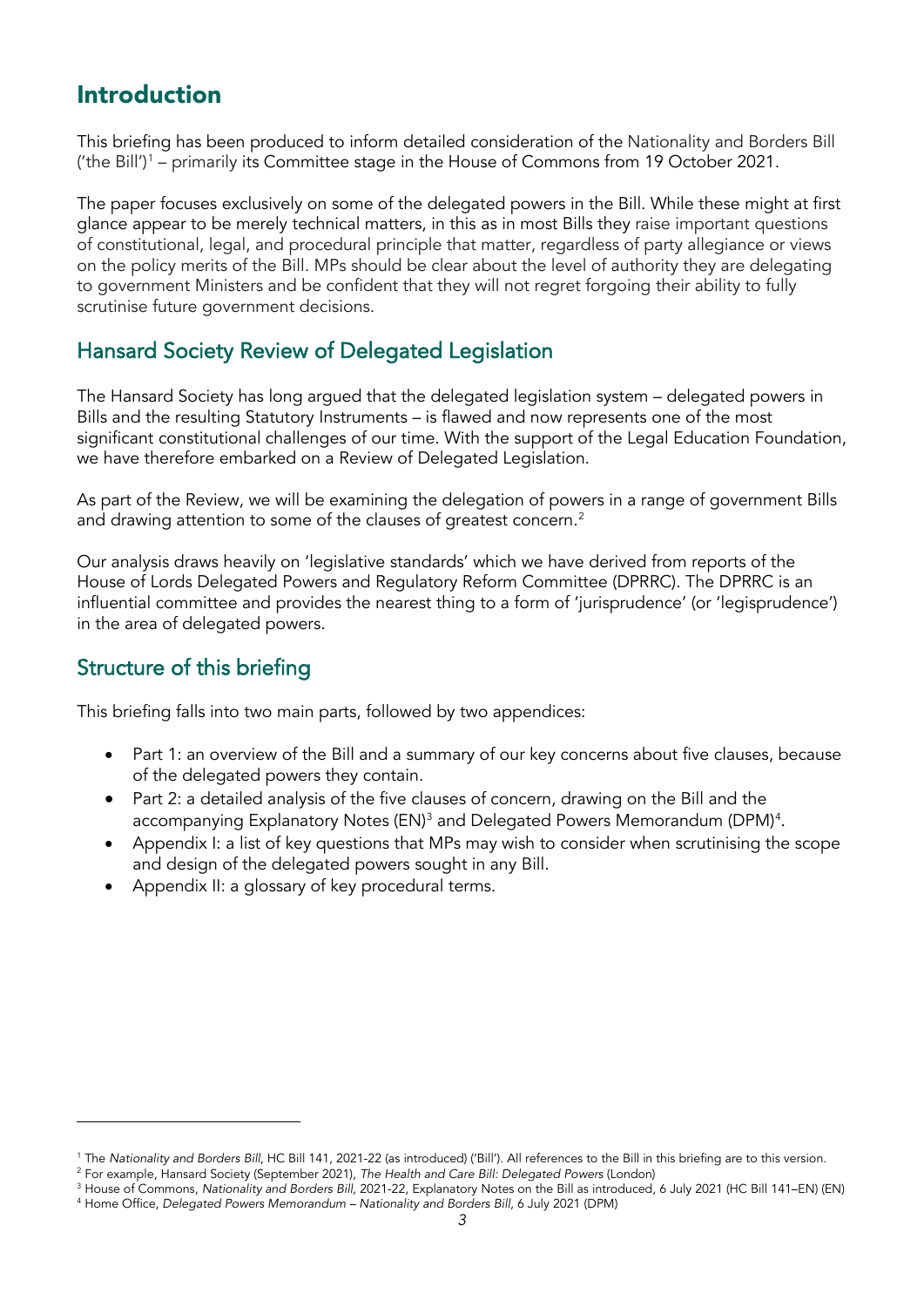# 1. Overview and Key Concerns

### Overview of the Bill

The Bill proposes to make changes to several existing Acts and introduce measures relating to British nationality law, illegal migration, the asylum system, supporting victims of modern slavery and disrupting criminal networks behind people-smuggling. The Bill contains 71 clauses and five Schedules.

The DPM states that the Bill contains a total of 13 substantive clauses creating new or amending existing delegated powers, three of which include powers that can be exercised to amend primary legislation ('Henry VIII powers').<sup>[5](#page-4-0)</sup>

The Bill also includes six placeholder clauses. The placeholder clauses are drafted as regulationmaking powers that the government has said it intends to "*replace … with substantive provisions ahead of Committee stage in the House of Commons*".[6](#page-4-1) However, as of midday on 12 October 2021, the government amendments containing the proposed new substantive clauses have yet to be published. The Hansard Society has commented separately on the way in which the government's use of placeholder clauses in this Bill hampers effective scrutiny, $^7$  $^7$  and – given that they are to be amended – this briefing does not analyse any of the placeholder clauses.

### Clauses of concern

In this briefing we have chosen to focus on just five of the substantive clauses that contain powers that are of particular concern:

- Clause 10: Differential treatment of refugees (page 7);
- Clause 12: Requirement to make asylum claim at 'designated place' (page 9);
- Clause 24: Accelerated detained appeals (page 11);
- Clause 26 and Schedule 3: Removal of asylum seeker to safe country (page 12);
- Clause 67: Transitional and consequential provision (page 14).

Four thematic questions run through these clauses:

- Are MPs content with the use of the 'negative' rather than the 'affirmative' scrutiny procedure, given that the former will provide little or no opportunity for Members to effectively scrutinise the exercise of these powers in the future by Ministers of this or any future government?
- Are MPs content with the least rigorous level of scrutiny the 'negative' procedure being applied to the exercise of powers which are functionally equivalent to a 'Henry VIII power'? (That is, although the power is not one that can be exercised directly to 'amend, repeal or revoke' primary legislation previously approved by Parliament, the way the power is exercised has the effect of doing so indirectly.)
- Are MPs content with the lack of detail on the face of the Bill in relation to the way in which some of these powers may be exercised? If so, are the proposed scrutiny procedures for the

<span id="page-4-0"></span><sup>5</sup> DPM, paras. 4-5

<span id="page-4-1"></span><sup>6</sup> *Ibid.,* para. 7

<span id="page-4-2"></span><sup>7</sup> Vangimalla, D., *Placeholder clauses in the Nationality and Borders Bill: an impediment to effective scrutiny* (London: Hansard Society), 24 September 2021 [accessed on 12 October 2021[: https://www.hansardsociety.org.uk/blog/placeholder-clauses-in-the-nationality-and](https://www.hansardsociety.org.uk/blog/placeholder-clauses-in-the-nationality-and-borders-bill-an-impediment-to)[borders-bill-an-impediment-to\]](https://www.hansardsociety.org.uk/blog/placeholder-clauses-in-the-nationality-and-borders-bill-an-impediment-to)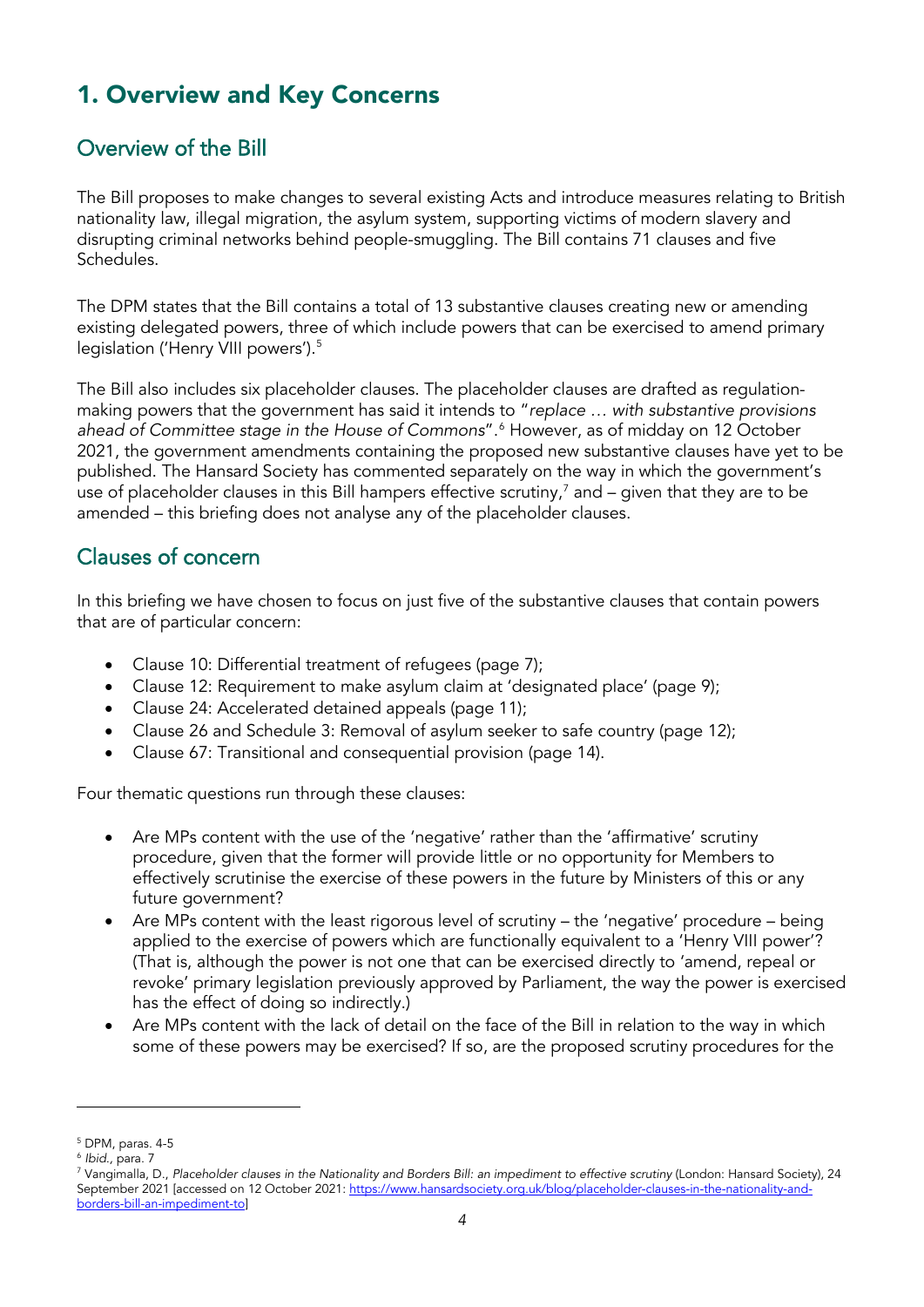exercise of these powers sufficient to ensure the desired degree of parliamentary control when the powers eventually come to be used?

• Are MPs content with the proposed delegation of power in areas where there is concern that Ministers may, by delegated legislation, breach international law?

### Clause 10: Differential treatment of refugees (see page 7)

- This clause provides for a distinction between 'Group 1' and 'Group 2' refugees. Clause 10(8) allows for Immigration Rules to make provision for the differential treatment of Group 1 and Group 2 refugees and their family members.
- Many commentators have raised concerns about this clause's compatibility with certain international law provisions. Therefore, MPs may wish to consider whether it is appropriate to delegate to Ministers powers that when exercised may breach relevant international law.
- MPs should also consider whether it is appropriate that almost all aspects of what will constitute differential treatment between the two groups of refugees are proposed to be left to delegated legislation.
- As the power is a power to include provision in Immigration Rules, it will be subject to the scrutiny procedure which is applied to those Rules. This is similar to the 'negative' scrutiny procedure, whereby provisions can be made into law without requiring active parliamentary approval. But if MPs consider that the exercise of this power warrants a higher degree of parliamentary scrutiny, then precedent alone should not dictate a lower one.

#### Clause 12: Requirement to make asylum claim at 'designated place' (see page 9)

- Clause 12 provides a list of 'designated places' where asylum claims must be made in person and clause 12(2)(f) confers a power on the Secretary of State to designate other places, or descriptions of places, by regulations subject to the 'negative' procedure.
- Although the power contained in this clause is not one that can be exercised to 'amend, repeal or revoke' primary legislation, it is functionally equivalent to a 'Henry VIII power'.
- MPs may consider it beneficial for a higher degree of parliamentary scrutiny to apply to the exercise of this power, as the DPRRC has previously highlighted on numerous occasions that there is a strong presumption for the 'affirmative' procedure to apply to the exercise of 'Henry VIII powers'.

#### Clause 24: Accelerated detained appeals (see page 11)

- Clause 24 imposes a duty on the Tribunal Procedure Rules Committee to make new Tribunal Procedure Rules providing for an accelerated timeframe for certain asylum claim appeals made in detention.
- While some criteria for cases eligible for the accelerated route are provided on the face of the Bill, the substantive criteria for determining which cases can be subject to the accelerated process are to be prescribed by regulations made by the Secretary of State.
- The exercise of this power is subject to the 'negative' procedure, whereby regulations can be made into law without requiring active parliamentary approval. Given the paucity of criteria on the face of the Bill for determining which cases will be subjected to the accelerated process, MPs may wish to have the opportunity actively to debate and approve the substantive criteria in regulations before they are made into law. If so, then the clause would need to be amended to require the use of the 'draft affirmative' scrutiny procedure.
- Additionally, MPs may consider a higher degree of parliamentary scrutiny for the exercise of this power pertinent given the proposed interplay between regulations made under this power and the new Tribunal Procedure Rules that in a previous iteration were found to be unlawful.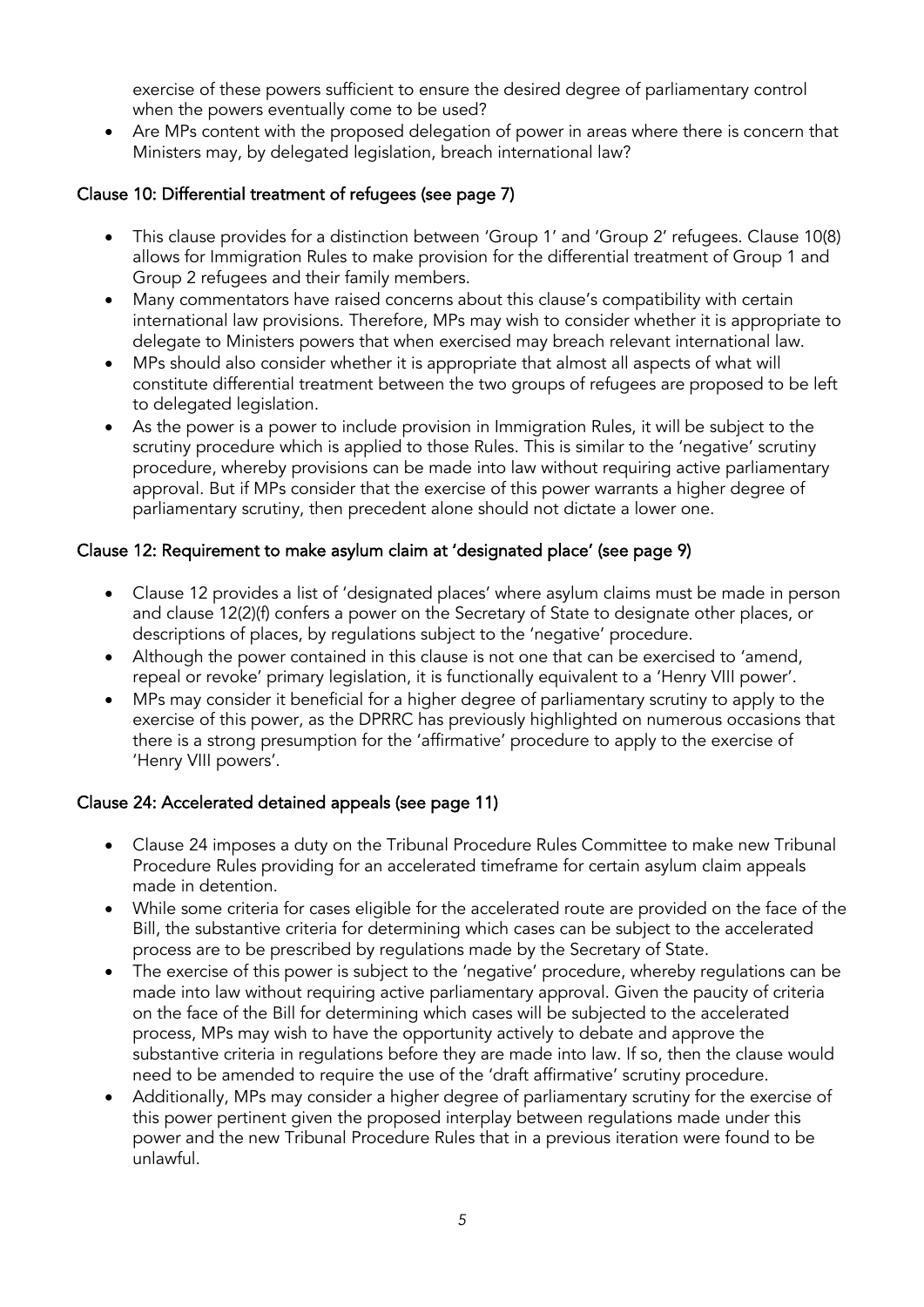### Clause 26 and Schedule 3: Removal of asylum seeker to safe country (see page 12)

- This clause and Schedule confer an order-making power on the Secretary of State to be able to remove countries from the list of safe countries specified in paragraph 2 of Schedule 3 to the Asylum and Immigration (Treatment of Claimants, etc.) Act 2004.
- Although this is a 'Henry VIII power', the DPM does not identify this power as one of the 'Henry VIII powers' in the Bill, and its exercise is subject to the 'negative' procedure only. As a legislative standard, the DPRRC has previously highlighted in several reports that there is a strong presumption for the 'affirmative' procedure to apply to powers where their exercise amends, repeals, or revokes primary legislation.

### Clause 67: Transitional and consequential provision (see page 14)

- This clause confers a regulation-making power on the Secretary of State to amend, repeal or revoke any enactment (both primary and delegated legislation, and including Acts of the devolved legislatures), so long as the Secretary of State considers it *"appropriate in consequence*" of the Bill.
- The DPRRC has previously highlighted that a power to make consequential provision should be restricted by some type of objective test of necessity, rather than leaving this to the subjective judgment of the Secretary of State.
- Additionally, MPs may wish to consider whether the exercise of the power to amend legislation passed by devolved bodies should at the very least be subject to a requirement to consult the devolved administrations.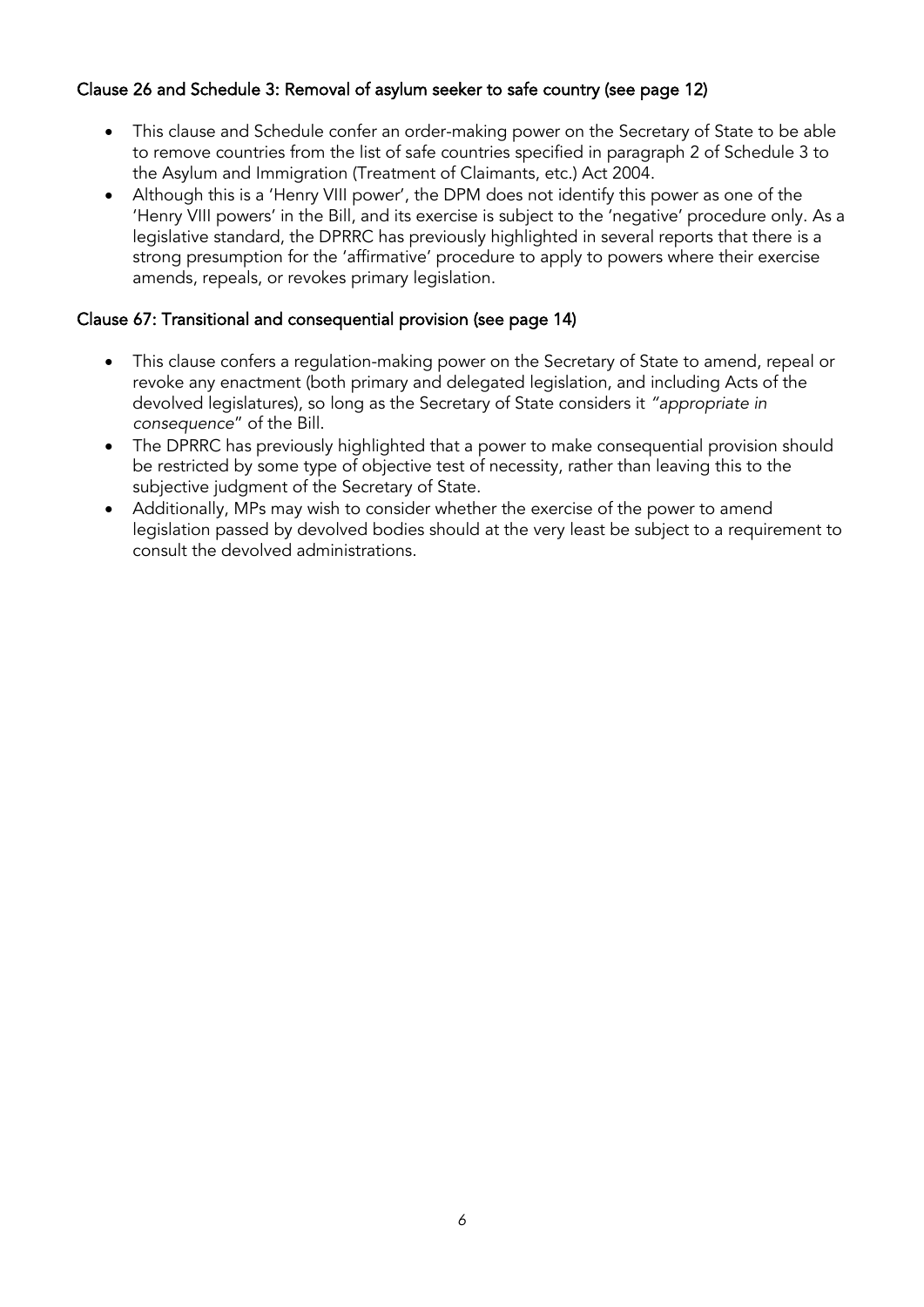# 2. Five Clauses of Concern: Detailed Analysis

### Clause 10: Differential treatment of refugees

### Overview of the clause

An overarching policy objective of the Bill is to deter illegal entry into the UK. As stated in the EN and the DPM, the purpose of this clause is to *"discourage asylum seekers from travelling to the UK other than via safe and legal routes. It aims to influence the choices that migrants may make when leaving their countries of origin - encouraging individuals to seek asylum in the first safe country they reach after fleeing persecution, avoiding dangerous journeys across Europe*". [8](#page-7-0)

Under existing provision, most asylum seekers have their claims processed in the same way and receive the same entitlements, if granted refugee status in the UK, irrespective of their route to the UK. Clause 10 would provide the Secretary of State with a broad power to treat refugees differently, depending on their route to the UK.

Clauses 10(1), (2), (3) and (4) provide for a distinction between 'Group 1' and 'Group 2' refugees. A refugee is a Group 1 refugee if they have come to the UK directly from a country or territory where their life or freedom was threatened and have presented themselves without delay to the authorities. Where a refugee has entered, or is present in, the UK unlawfully, the additional requirement for them to fall into Group 1 is that they can show good cause for their unlawful entry or presence. Otherwise, a refugee is a Group 2 refugee.

Clause 10(8) allows for Immigration Rules to make provision for the differential treatment of Group 1 and Group 2 refugees and their family members. Clause 10 does not limit the ways in which refugees and their family members may be treated differently between the two groups. Rather, it contains non-exhaustive lists of examples of ways in which the two groups could be treated differently (clauses 10(5) and (6)).

The parliamentary procedure applicable to the exercise of the power in clause 10(8) is the procedure applicable to statements of changes to the Immigration Rules, which is similar to the 'negative' procedure (section 3(2) of the Immigration Act 1971).

### Government position

The Department provides three main arguments for taking the delegated power and making its use subject to a procedure that is similar to the 'negative' procedure:

- *"The Immigration Rules set out the details of the conditions attached to refugee leave… It would therefore be inconsistent to have conditions of leave set out in the Bill for those in group 2, whilst the conditions attached to group 1 were in the Immigration Rules*";[9](#page-7-1)
- "*Including the details in the Immigration Rules also allows for changes to the conditions attached to a grant of temporary protection to be amended more easily in future*";[10](#page-7-2)
- "*As the power is a power to include provision in immigration rules, the appropriate procedure is the one set out in section 3(2) of the Immigration Act 1971, which applies*

<span id="page-7-0"></span><sup>8</sup> EN, para. 145; DPM, para. 12

<span id="page-7-1"></span><sup>9</sup> DPM, para. 13

<span id="page-7-2"></span><sup>10</sup> *Ibid.*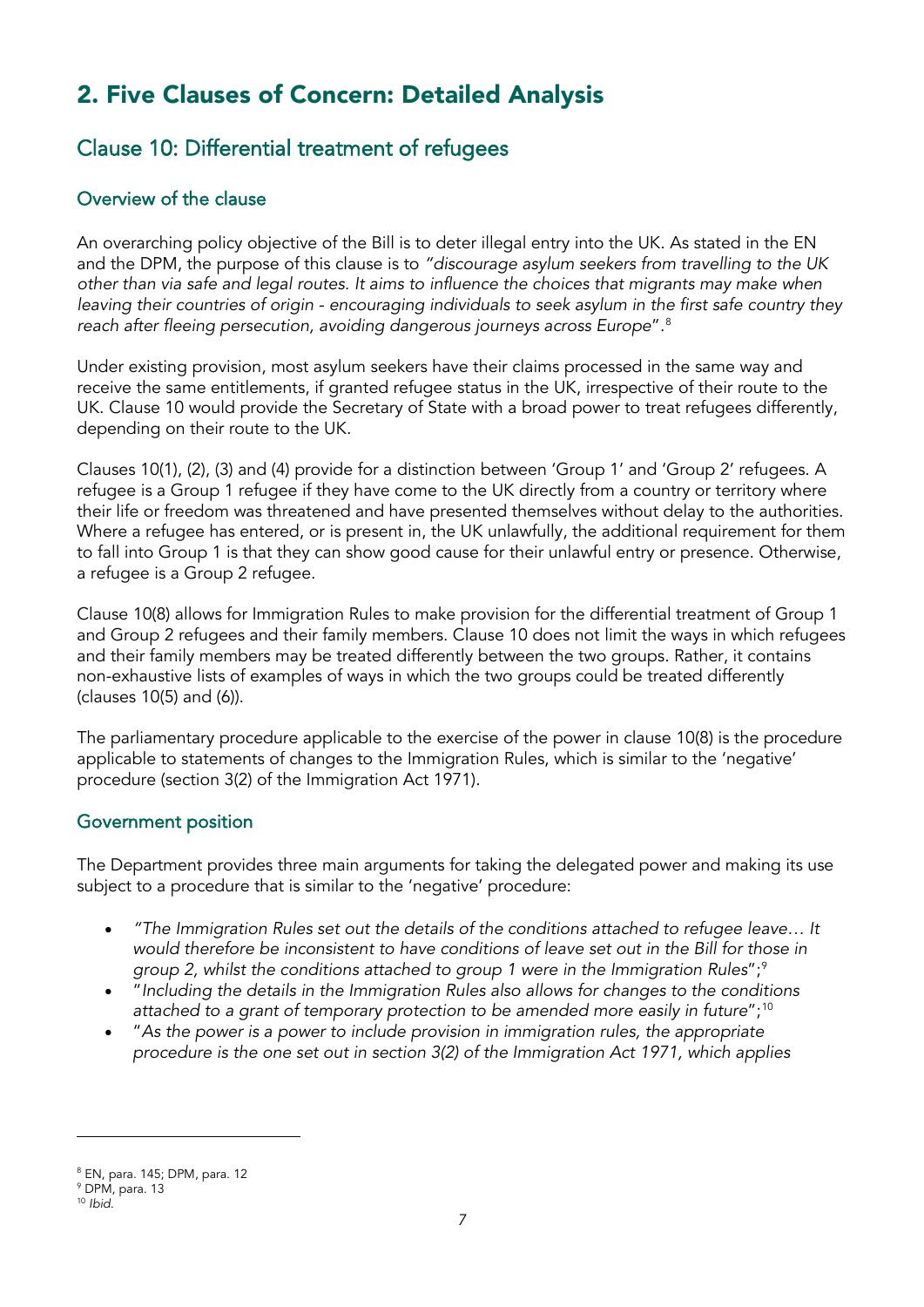*whenever the Secretary of State makes changes to the rules. This is therefore consistent with previous practice*".[11](#page-8-0)

### **Analysis**

Clause 10(8) gives rise to three main concerns:

#### 1) MPs should consider whether it is appropriate to delegate to Ministers powers that when exercised may breach relevant international law.

The provisions in this clause and their policy implications are highly controversial. The Department's position is that the provisions in this clause are compatible with the UK's international obligations. However, many observers have raised concerns about this clause's compatibility with certain international law provisions. [12](#page-8-1)

Ultimately, it is the provisions in the Immigration Rules that will determine whether the UK's international obligations are breached. The question for this paper is whether it is appropriate to delegate to Ministers a wide power to make Immigration Rules that may include provisions that breach the UK's international obligations. In the context of the United Kingdom Internal Market Bill in 2020, the DPRRC suggested that it is inappropriate to delegate to Ministers powers to make legislation that might breach relevant international law, as the exercise of such powers:

- involves matters of the highest public interest, engaging questions of law, politics, diplomacy, and integrity;
- may open the UK to diplomatic or reputational consequences;
- creates uncertainty and may open Ministers to legal challenge on grounds that are inapplicable to Acts of Parliament;
- may contravene Ministers' overarching duty under the Ministerial Code to comply with the law and to protect the integrity of public life;
- represents a disregard for the rule of law.<sup>[13](#page-8-2)</sup>

#### 2) MPs may wish to consider whether it is appropriate that almost all aspects of what will constitute differential treatment between the two groups of refugees are to be left to delegated legislation.

This power concerns the implementation of a policy that is highly controversial both nationally and internationally. The delegated power in clause 10 is very wide and, by the nature of the subject matter, its exercise may be very intrusive in individuals' lives. However, Parliament is being asked to approve this power without any detail about the substance of the differential treatment of the two groups being set out on the face of the Bill. Almost all provision about the way in which the two groups of refugees and their family members may be treated differently is proposed to be left to Ministers to make into law using Immigration Rules that do not require active parliamentary approval.

The Bill does include examples of provisions that may be included in the Immigration Rules (clauses 10(5) and (6)), but these are non-exhaustive lists. As the DPRRC has previously stated (for example, in the context of the Pension Schemes Bill in 2020), although specific matters may be listed on the face of a Bill, relating to provisions that may be imposed through the exercise of a power, if the list is not

<span id="page-8-0"></span><sup>11</sup> *Ibid.,* para. 15

<span id="page-8-1"></span><sup>&</sup>lt;sup>12</sup> For example, United Nations High Commissioner for Refugees (UNHCR), *UNHCR Observations on the Nationality and Borders Bill, Bill 141, 2021-22,* 21 September 2021 [accessed on 6 October 2021[: https://www.unhcr.org/uk/publications/legal/6149d3484/unhcr-summary-](https://www.unhcr.org/uk/publications/legal/6149d3484/unhcr-summary-observations-on-the-nationality-and-borders-bill-bill-141.html?query=nationality%20and%20borders)

<span id="page-8-2"></span>observations-on-the-nationality-and-borders-bill-bill-141.html?query=nationality%20and%20borders]<br><sup>13</sup> House of Lords Delegated Powers and Regulatory Reform Committee (DPRRC) (2019-21), 24<sup>th</sup> Report, HL Paper 130, para. 3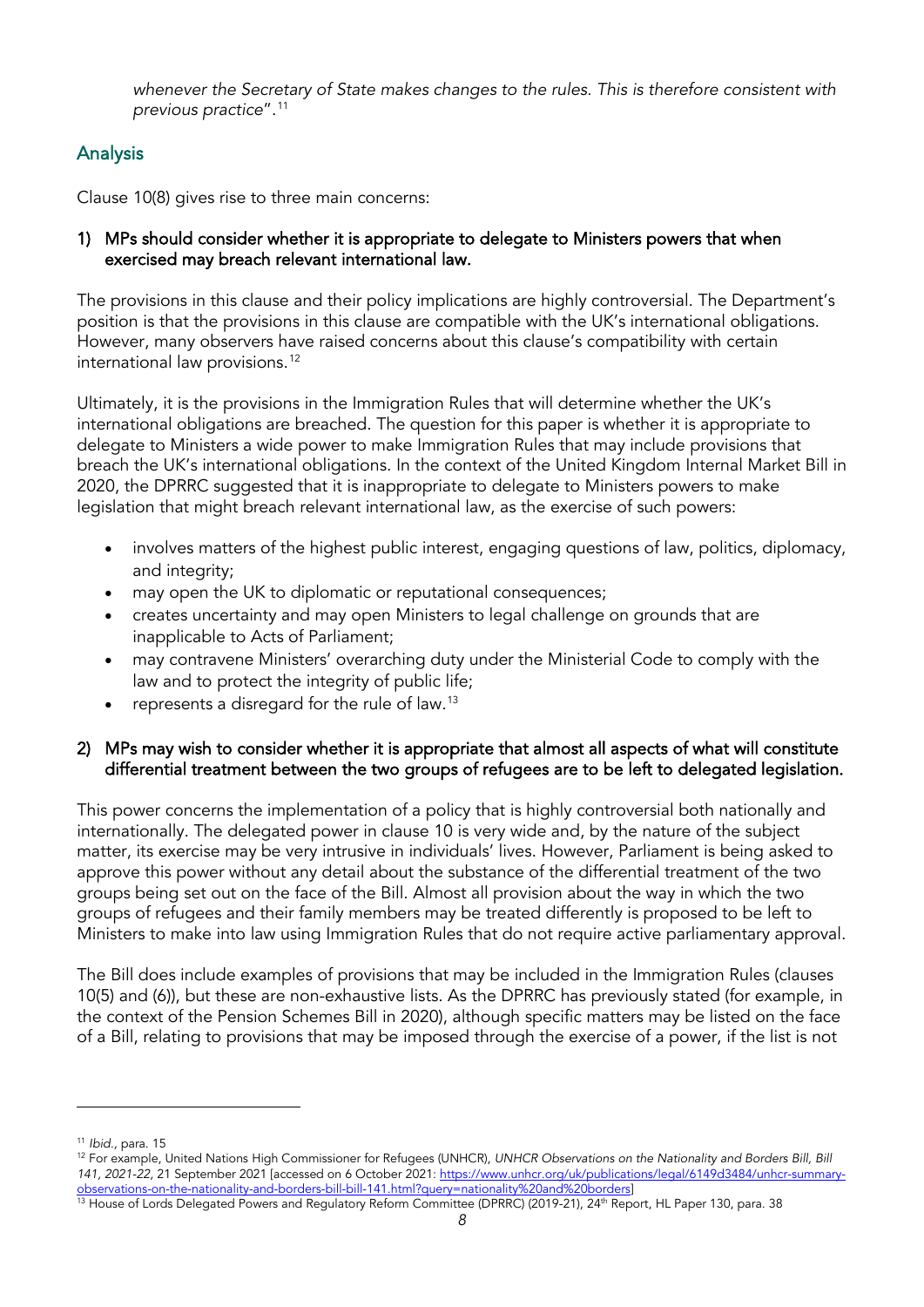exhaustive of the provisions that may be included in the exercise of a power, the list does not have the effect of limiting the power. [14](#page-9-0)

Powers should be judged not on how the government says that it will exercise them, but on their actual scope and how they are capable of being used. In the EN to the present Bill, the Department does provide an outline for the intended use of this power. [15](#page-9-1) However, policy can change, and it is therefore important that powers are considered on the basis of what they will in fact allow, rather than on the basis of what Ministers may say they will be used for.<sup>[16](#page-9-2)</sup>

MPs should be clear about the level of authority they are delegating to government Ministers and be confident that they will not regret forgoing their ability to fully scrutinise the exercise of the power by a future government, particularly one of a different political complexion.

#### 3) MPs should consider whether the exercise of this power warrants a higher degree of parliamentary scrutiny. If so then precedent alone should not dictate a lower level of scrutiny.

MPs should consider whether they are content with a situation in which Immigration Rules providing for the differential treatment of different groups of refugees can be made into law without requiring active parliamentary approval – the procedure under section 3(2) of the Immigration Act 1971. Given the controversial nature of the policy, might MPs wish to debate and approve the actual substance of the differential treatment before the provisions become law?

The Department argues that as existing Immigration Rules set out the details of the conditions attached to refugee leave, it would be inconsistent to have conditions relating to the differential treatment of the two groups set out in the Bill. However, this argument presents a false dichotomy by suggesting that the only alternative to including the provisions in Immigration Rules is to include them on the face of the Bill. Such provisions could instead be included in regulations made subject to a higher degree of parliamentary scrutiny than is afforded by the 'negative' procedure. The DPRRC has on numerous occasions highlighted that powers conferred by clauses in a Bill and the degree of parliamentary scrutiny applied to the exercise of those powers should be considered on their own merits. They should not be determined by precedent alone. [17](#page-9-3)

### Clause 12: Requirement to make asylum claim at 'designated place'

#### Overview of the clause

Clause 12 provides that an asylum claim made in accordance with the Immigration Rules must be made in person at a designated place. Clause 12(2) goes on to list what is meant by a 'designated place' in the UK. Clause 12(2)(f) confers a power on the Secretary of State to designate other places, or descriptions of places, by regulations subject to the 'negative' procedure.

### Government position

The Department provides three main arguments for taking the delegated power and making its use subject to the 'negative' procedure:

<span id="page-9-0"></span><sup>&</sup>lt;sup>14</sup> DPRRC (2019-21), 7<sup>th</sup> Report, HL Paper 28, paras. 4, 7

<sup>15</sup> EN, para.19

<span id="page-9-2"></span><span id="page-9-1"></span><sup>16</sup> For example, DPRRC (2019-21), *1st Report*, HL Paper 3, para. 15(c); DPRRC (2019-21), *4th Report,* HL Paper 17, paras. 2, 40; DPRRC (2019-21), *5th Report*, HL Paper 24, paras. 7, 13; DPRRC (2019-21), *13th Report,* HL Paper 69, para. 19; DPRRC (2019-21), *19th Report,* HL

<span id="page-9-3"></span><sup>&</sup>lt;sup>17</sup> For example, DPRRC (2019-21), 5<sup>th</sup> Report, HL Paper 24, para. 4; DPRRC (2019-21), 37<sup>th</sup> Report, HL Paper 258, para. 7(b)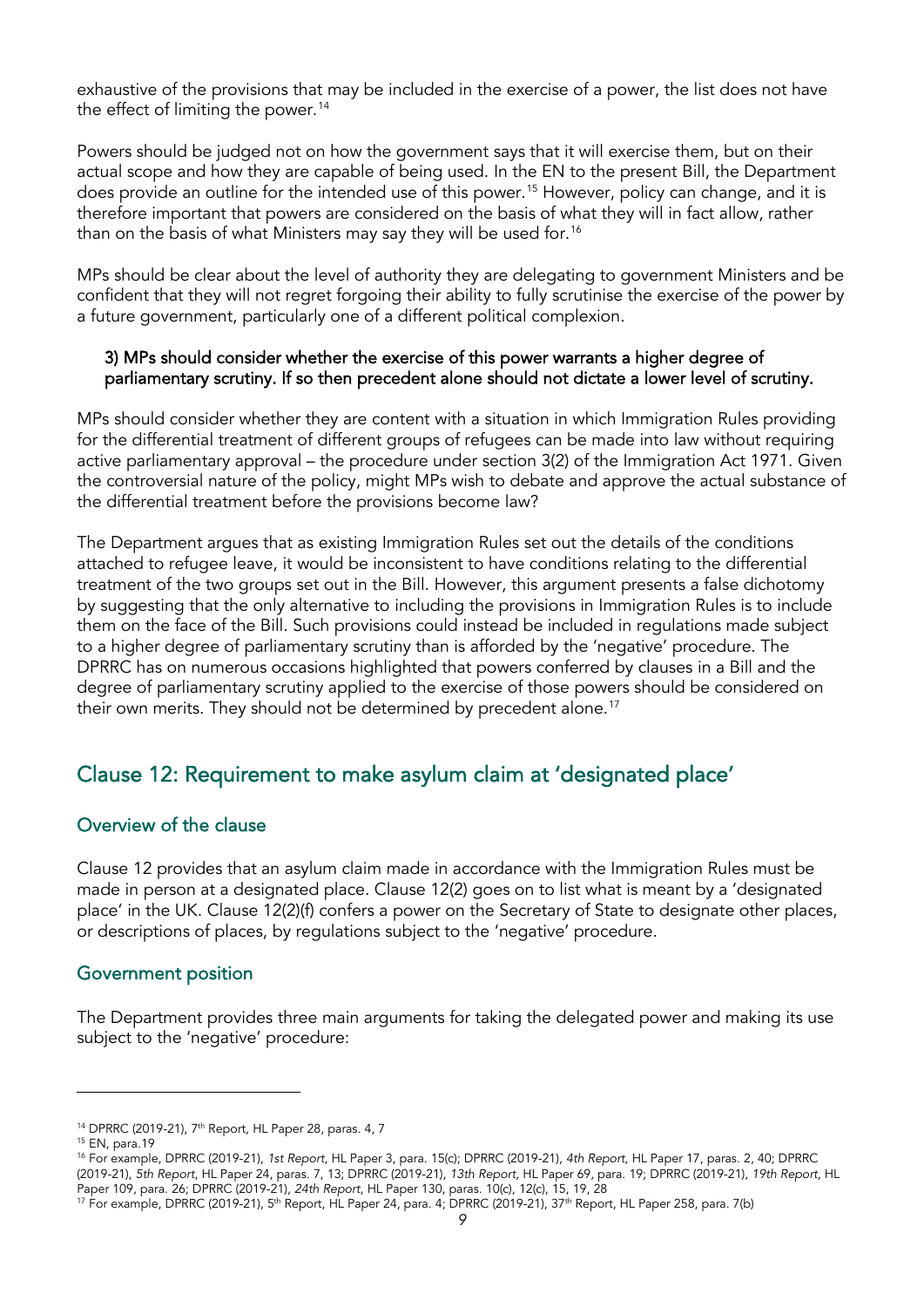- "*migrant behaviour may evolve in future, and therefore this power will provide the flexibility to add designated places where asylum claims may be accepted in the future, where appropriate*";[18](#page-10-0)
- "*there is greater operational efficiency in designating that place by way of regulations made under this power, rather than requiring primary legislation to make any future changes*";[19](#page-10-1)
- "*The fact that the Secretary of State has the power to specify procedure to be followed in making or pursuing an application or claim is uncontroversial and therefore the negative procedure is considered appropriate*".[20](#page-10-2)

### Analysis

Clause 12(2)(f) gives rise to one main concern:

1) MPs should consider whether a higher degree of parliamentary scrutiny should apply to the exercise of the power in clause 12(2)(f), as it is functionally equivalent to a 'Henry VIII power'.

Given the legislative standards that the DPRRC says should be applied to 'Henry VIII powers' and to powers that can be used to keep lists that define terms in primary legislation up to date, MPs should consider whether the 'affirmative' scrutiny procedure would be a more appropriate form of parliamentary control on the exercise of this power.

Although the power contained in this clause is not one that can be exercised to 'amend, repeal or revoke' primary legislation, it is functionally equivalent. Clause 12 defines 'designated place' using a list on the face of the Bill. Clause 12(2)(f) confers a regulation-making power that can 'designate' other places, or descriptions of places. Therefore, the regulation-making power can have the effect of amending what is meant by 'designated place' – a matter which is otherwise specified on the face of the primary legislation. In relation to the Pension Schemes Bill in 2020, the DPRRC described how a power can be in substance a power to amend primary legislation, if the exercise of the power can have the effect of amending matter which is otherwise specified on the face of primary legislation.<sup>[21](#page-10-3)</sup> Given the practical effect of clause 12(2)(f), the power may therefore be considered in essence a 'Henry VIII power'. The DPRRC has asserted on numerous occasions that there is a strong presumption for the 'affirmative' procedure to apply to the exercise of 'Henry VIII powers'.<sup>[22](#page-10-4)</sup>

Another factor favouring the use of the 'affirmative' scrutiny procedure is that this power is to be used as a 'backstop', to keep a list up to date. $^{23}$  $^{23}$  $^{23}$  On the question of lists, the DPRRC said in relation to the Domestic Abuse Bill in 2020 that:

"*A comprehensive list set out in primary legislation can—where it is necessary to do so—be kept up to date by a power to amend the list by regulations made by statutory instrument. Since this would be a Henry VIII power, we would expect any such regulations to be made by the affirmative procedure*".[24](#page-10-6)

<span id="page-10-0"></span><sup>18</sup> DPM, para. 25

<span id="page-10-1"></span><sup>19</sup> *Ibid.*

<span id="page-10-2"></span><sup>20</sup> *Ibid.,* para. 26

<span id="page-10-3"></span><sup>&</sup>lt;sup>21</sup> DPRRC (2019-21), 4<sup>th</sup> Report, HL Paper 17, paras. 18, 19

<span id="page-10-4"></span> $^{22}$  For example, DPRRC (2019-21), 1<sup>st</sup> Report, HL Paper 3, paras. 8, 11; DPRRC (2019-21), 9<sup>th</sup> Report, HL Paper 42, paras. 12, 13

<span id="page-10-5"></span><sup>23</sup> DPM, para. 25

<span id="page-10-6"></span><sup>&</sup>lt;sup>24</sup> DPRRC (2019-21), 21<sup>st</sup> Report, HL Paper 117, paras. 5-7, 10, 13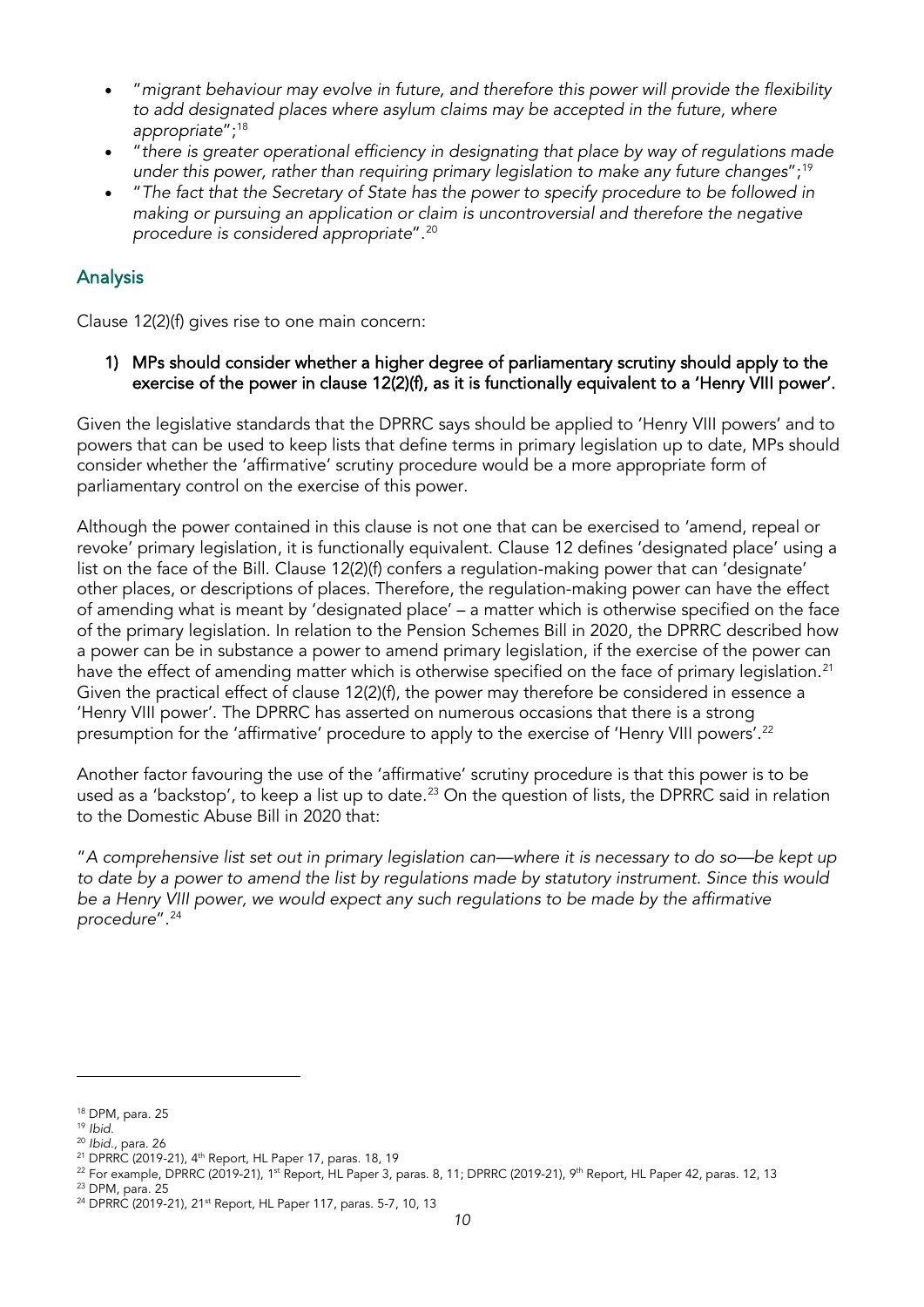### Clause 24: Accelerated detained appeals (accelerated route for asylum claim appeals made in detention)

### Overview of the clause

An overarching policy objective of the Bill is to streamline asylum claims and the appeals process. As stated in the EN, the purpose of this clause is to "*establish an accelerated route for those appeals made in detention which are considered suitable for a quick decision, to allow appellants to be released or removed more quickly*".[25](#page-11-0)

Clause 24 inserts a new section 106A into section 106 of the Nationality, Immigration and Asylum Act 2002 ('the 2002 Act'). There are two separate aspects to the clause:

- a duty on the Tribunal Procedure Rules Committee to make new Tribunal Procedure Rules providing for an accelerated timeframe for appeals against asylum decisions that are to count as 'accelerated detained appeals' (newly inserted section 106A(3)) – this is not a new delegated power; and
- a description of cases that will be 'accelerated detained appeals' and thus subject to the new accelerated appeals process under the new Tribunal Procedure Rules. While some criteria for cases eligible for the accelerated process are provided on the face of the Bill (in newly inserted sections 106A(1) and (5)), the substantive criteria for determining such cases are to be prescribed in regulations made by the Secretary of State (under newly inserted sections 106A(1)(b)(i) and (7)). The exercise of this regulation-making power would be subject to the 'negative' procedure. It is this regulation-making power in the clause that is of particular concern.

### Government position

The Department provides five main arguments for taking the delegated power and making its use subject to the 'negative' procedure:

- "*to provide flexibility so that the Government can ensure that over time the measure continues to deliver its objective of improving speed and certainty for appellants in detention while also ensuring fairness*";[26](#page-11-1)
- to ensure that the "*government's handling of cases is fit-for-purpose and responsive to the*  types of cases and issues that emerge or become more or less common over time";<sup>[27](#page-11-2)</sup>
- "*By setting out suitability criteria in regulations, the Department will be able to respond to operational information about the types of cases which tend to be removed from the accelerated route by the Tribunal, and amend the criteria so that they are not put into the route in the first place, improving certainty and fairness*";[28](#page-11-3)
- "*in view of the flexibility required, and the need to change the regulations quickly, the negative procedure is more appropriate*";[29](#page-11-4)
- "*The cohort who will be eligible for inclusion in the accelerated appeals route is already limited in the primary legislation, and so it is considered proportionate that further limitation by way of these regulations is realised by way of the negative procedure*".[30](#page-11-5)

<span id="page-11-0"></span><sup>25</sup> EN, para. 279

<span id="page-11-1"></span><sup>26</sup> DPM, para. 36

<span id="page-11-2"></span><sup>27</sup> *Ibid.,* para. 40

<span id="page-11-3"></span><sup>28</sup> *Ibid.,* para. 37

<span id="page-11-5"></span><span id="page-11-4"></span><sup>29</sup> *Ibid.,* para. 41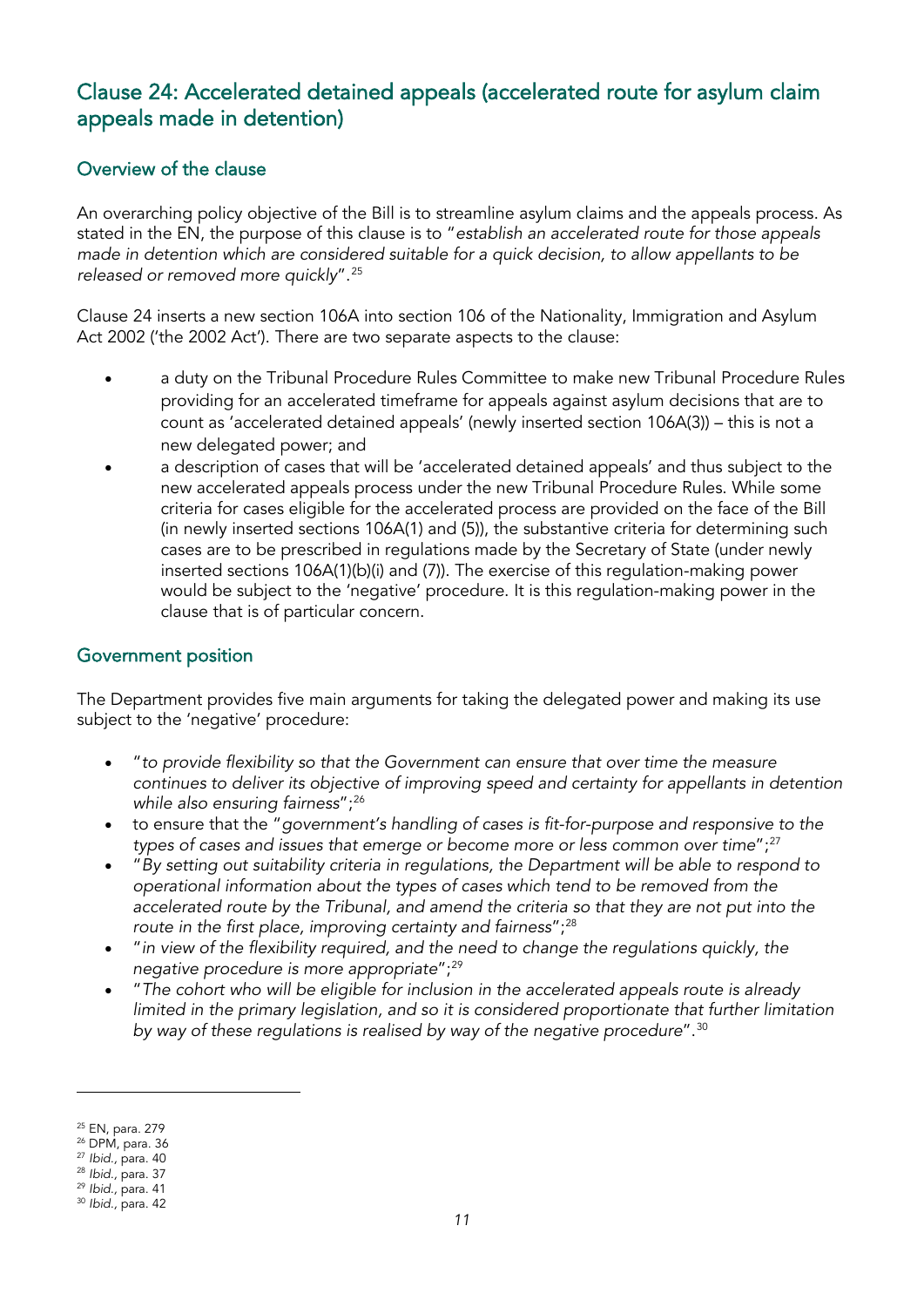### Analysis

The regulation-making power in clause 24 gives rise to one main concern:

#### 1) MPs should consider the appropriateness of the 'negative' scrutiny procedure for the use of this power, given the paucity of criteria on the face of the Bill for determining the cases that will be subject to the accelerated detained appeals process.

The Department has stated that the cohort of people to whom the accelerated detained appeals process will apply has been limited on the face of the Bill. However, much of the basis for determining which cases will be subject to the accelerated process is still being left entirely to regulations that can be made into law without requiring active parliamentary approval. The only criteria that are specified on the face of the Bill are that the case must be an appeal under section 82 of the 2002 Act and that a relevant detention provision (specified in newly inserted section 106A(5)) applies.

The DPM details some of the provisions that the Department anticipates will be included in regulations under this power.<sup>[31](#page-12-0)</sup> However, on the face of the Bill, the power is much wider in scope than the examples outlined in the DPM. Powers should be judged not on how the government says that it will exercise a power, but on the power's actual scope and how it is capable of being used.<sup>[32](#page-12-1)</sup>

Given the paucity of criteria on the face of the Bill, MPs may wish to have the opportunity to actively debate and approve these criteria when they materialise in regulations and before they are made into law. The Bill does specify that the courts must be given the ability to remove specific cases from the accelerated detained appeals process, if they are satisfied that it is in the interest of justice to do so. However, as the DPRRC has previously highlighted, in the context of the European Union (Withdrawal Agreement) Bill in 2020, the scrutiny ability of the courts should not be conflated with applying the appropriate degree of parliamentary scrutiny to the exercise of a delegated power.<sup>[33](#page-12-2)</sup>

In addition, the regulations made under this power will interact with the new Tribunal Procedure Rules. A previous set of Tribunal Procedures Rules, providing for 'fast-track' asylum claim appeals, were found to be unlawful.<sup>[34](#page-12-3)</sup> Given the prospective interplay between this regulation-making power and the new Tribunal Procedure Rules, as a matter of caution MPs should consider whether the 'affirmative' scrutiny procedure would be a more appropriate form of parliamentary control on the exercise of this power.

### Clause 26 and Schedule 3: Removal of asylum seeker to safe country

### Overview of the clause

As stated in the EN, the changes made by this clause and Schedule are to support "*the future object of enabling asylum claims to be processed outside the UK and in another country. The purpose of such a model is to manage the UK's asylum intake and deter irregular migration and clandestine entry to the UK".[35](#page-12-4)*

<span id="page-12-0"></span><sup>31</sup> *Ibid.,* paras. 33-35

<span id="page-12-1"></span><sup>32</sup> For example, DPRRC (2019-21), *1st Report*, HL Paper 3, para. 15(c); DPRRC (2019-21), *4th Report,* HL Paper 17, paras. 2, 40; DPRRC (2019-21), *5th Report*, HL Paper 24, paras. 7, 13; DPRRC (2019-21), *13th Report,* HL Paper 69, para. 19; DPRRC (2019-21), *19th Report,* HL Paper 109, para. 26; DPRRC (2019-21), *24th Report,* HL Paper 130, paras. 10(c), 12(c), 15, 19, 28<br><sup>33</sup> DPRRC (2019-21), 1<sup>st</sup> Report, HL Paper 3, para. 10

<span id="page-12-2"></span>

<span id="page-12-3"></span><sup>34</sup> *The Lord Chancellor v Detention Action* [2015] EWCA Civ 840, para. 45

<span id="page-12-4"></span><sup>35</sup> EN, para. 291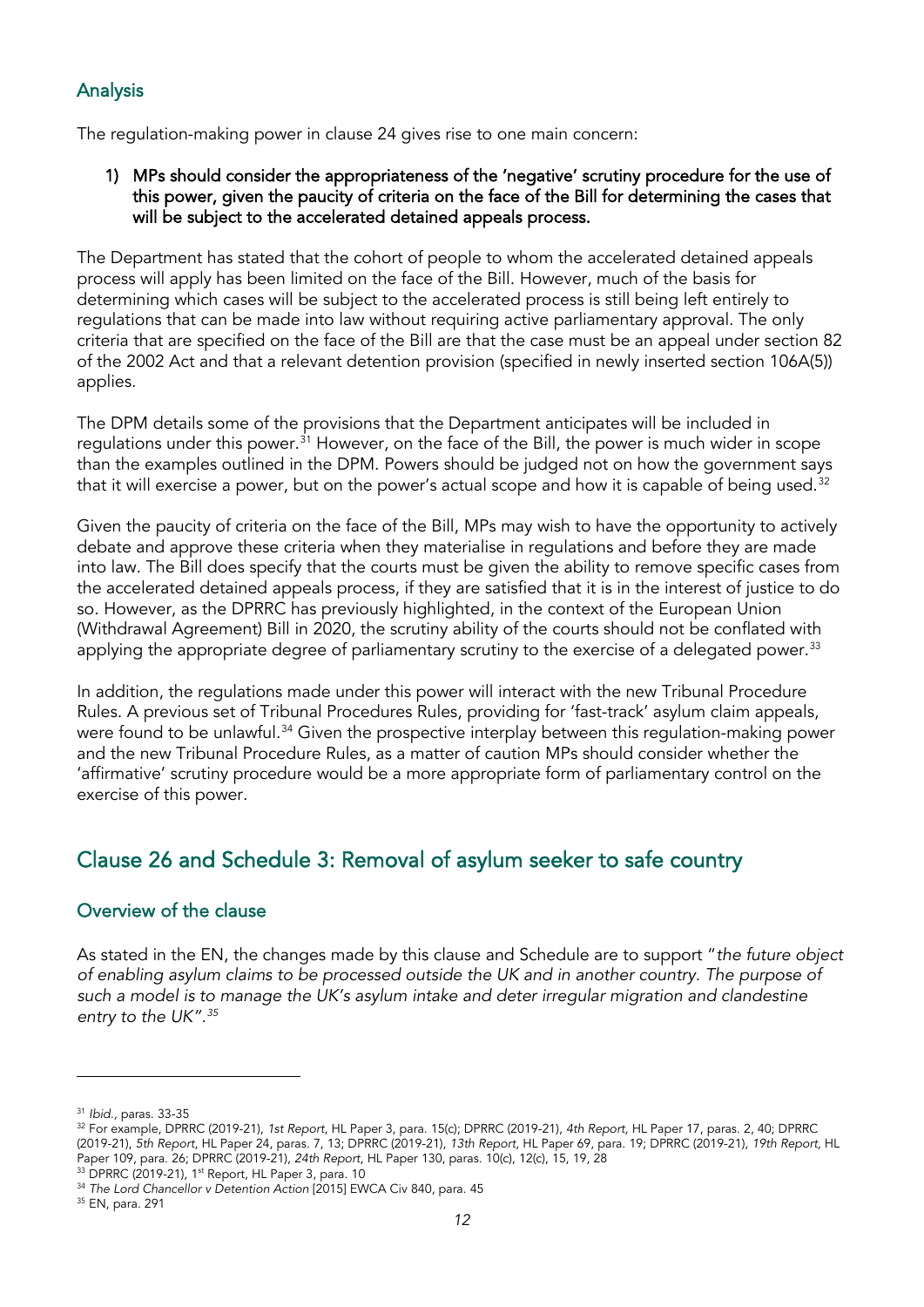This clause and Schedule make amendments to the Nationality, Immigration and Asylum Act 2002 and the Asylum and Immigration (Treatment of Claimants, etc.) Act 2004 ('the 2004 Act') in relation to the removal of asylum seekers, and those individuals who have had their asylum claim refused, to safe third countries.

Paragraph 9 of Schedule 3 to the Bill amends the 2004 Act to confer an order-making power on the Secretary of State to be able to remove countries from the list of safe countries specified in paragraph 2 of Schedule 3 to the 2004 Act, subject to the 'negative' procedure. The Secretary of State already has a power under the 2004 Act to add countries to the list of safe countries, subject to the 'affirmative' procedure.

### Government position

The Department provides four main arguments for taking the delegated power and making its use subject to the 'negative' procedure:

- *"Taking a power to amend this list by Order allows the Secretary of State to act quickly to*  update legislation if there were a rapid change in a country's situation";<sup>[36](#page-13-0)</sup>
- "*It ensures that paragraph 2 remains entirely relevant and up-to-date, and that it can be relied upon by the Courts*";[37](#page-13-1)
- "*Having to amend paragraph 2 via primary legislation would likely be too slow and leave the*  list open to inaccuracies, thereby leaving countries not considered safe on the list for longer *than is necessary";[38](#page-13-2)*
- In proposing that the 'negative' procedure apply to the exercise of the new power, the Department argues that this provides sufficient parliamentary oversight because "*the act of removing a country from the list means that the provisions in the 2004 Act which relate to removals to the listed countries, will no longer apply to those countries which have been removed".[39](#page-13-3)*

### Analysis

The order-making power in clause 26 and Schedule 3 gives rise to one main concern:

1) MPs should consider whether this 'Henry VIII power' ought to be subject to the 'affirmative' scrutiny procedure, given existing legislative standards and the policy implications.

The exercise of this power removes countries from a list of countries provided on the face of primary legislation. It is a power that amends primary legislation – a 'Henry VIII power'. However, the DPM does not identify this power as one of the 'Henry VIII powers' in the Bill.<sup>[40](#page-13-4)</sup>

The DPRRC has highlighted in numerous reports that there is a strong presumption for the 'affirmative' procedure to apply to powers where their exercise amends, repeals, or revokes primary legislation.<sup>[41](#page-13-5)</sup>

The government contends that amending the list of countries via primary legislation would be too slow a process. However, the DPRRC has previously made clear that where Ministers seek a delegation of power because of the delay that would be caused by using primary legislation then

<span id="page-13-0"></span><sup>36</sup> DPM, para. 47

<span id="page-13-1"></span><sup>37</sup> *Ibid.*

<span id="page-13-2"></span><sup>38</sup> *Ibid.*

<span id="page-13-3"></span><sup>39</sup> *Ibid.,* para. 48

<span id="page-13-4"></span><sup>40</sup> *Ibid.,* para. 5

<span id="page-13-5"></span><sup>&</sup>lt;sup>41</sup> For example, DPRRC (2019-21), 1<sup>st</sup> Report, HL Paper 3, paras. 8, 11; DPRRC (2019-21), 9<sup>th</sup> Report, HL Paper 42, paras. 12, 13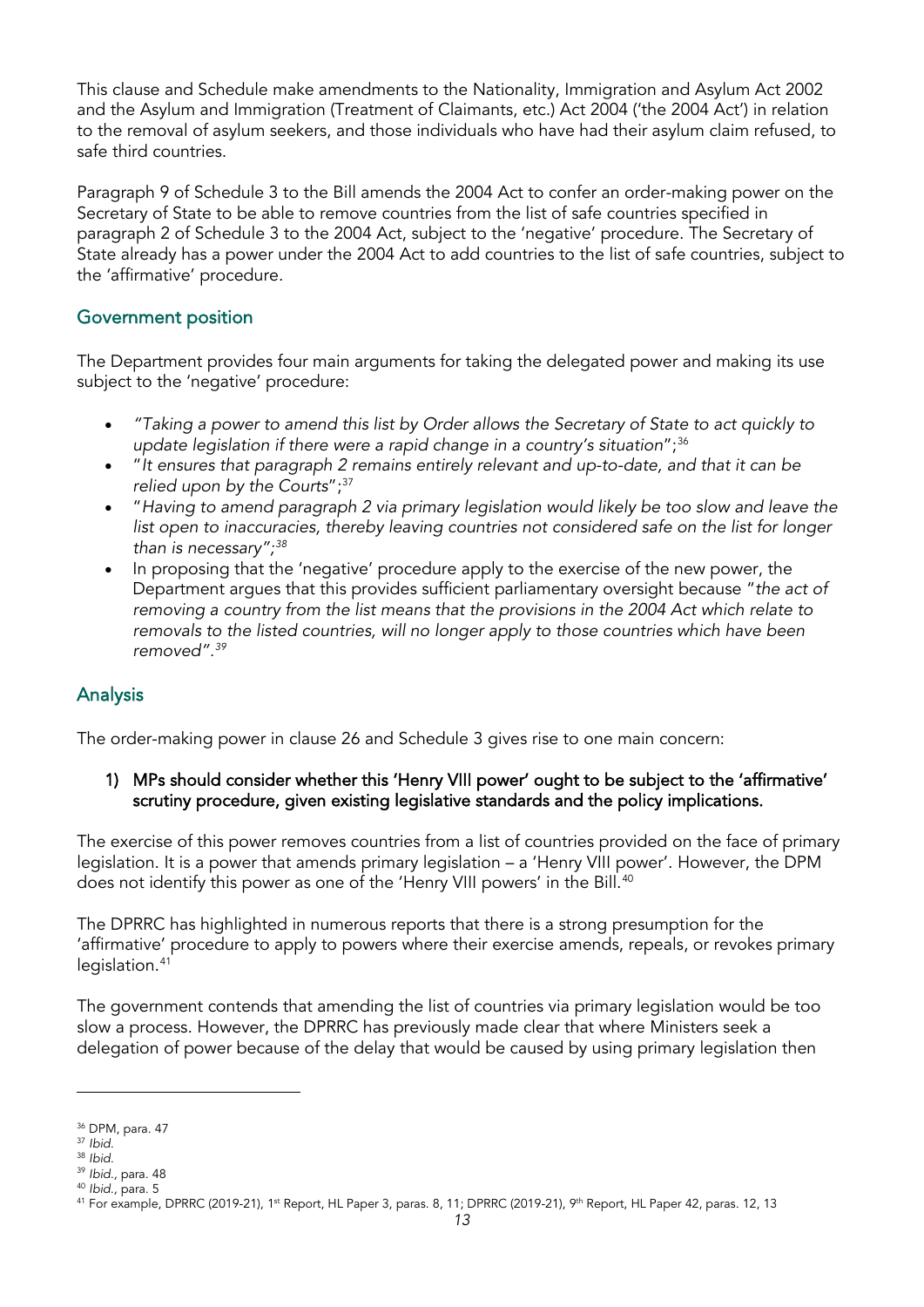empirical evidence should be offered to substantiate the government's claim. [42](#page-14-0) The DPRRC has also made clear that if the 'affirmative' procedure is the appropriate level of parliamentary scrutiny for the exercise of a power, an alternative procedure should only be applied to the power for cogent reasons. Enabling the government to act quickly is not a sufficient justification for using the 'negative' rather than the 'affirmative' scrutiny procedure. [43](#page-14-1)

Since the Asylum and Immigration (Treatment of Claimants, etc.) Act was granted Royal Assent in 2004, primary legislation has been the only means by which countries could be removed from the list in paragraph 2 of Schedule 3 of the 2004 Act. The government now proposes that in future countries should be removed from the list by an order subject to the 'negative' procedure and thus without active parliamentary approval. MPs may wish to consider whether such a swing in scrutiny – from requiring primary legislation to requiring only the 'negative' procedure – is appropriate, or whether the 'affirmative' scrutiny procedure would be more satisfactory.

The government argues that the 'negative' procedure provides sufficient parliamentary oversight as "*the act of removing a country from the list means that the provisions in the 2004 Act which relate to removals to the listed countries, will no longer apply to those countries which have been removed".[44](#page-14-2)*

While it is true that an order removing a country from the safe list removes it from the scope of the provisions in the 2004 Act, MPs may nonetheless consider it beneficial to debate the political implications of deeming a country 'unsafe'. The potential diplomatic ramifications of doing so may justify requiring Ministers to seek active parliamentary approval prior to making such an order.

The stated purpose of clause 26 and Schedule 3 is to support "*the future object of enabling asylum claims to be processed outside the UK and in another country",[45](#page-14-3)* sometimes referred to as the contentious practice of 'off-shore processing'.<sup>[46](#page-14-4)</sup> As the new order-making power is being sought in the context of these wider and highly contentious policy intentions,, MPs may also wish to actively debate and approve its exercise. If so, the power would need to be subject to the 'affirmative' rather than the 'negative' scrutiny procedure.

The 'affirmative' procedure would not be a barrier to ensuring that the list remains relevant and up to date. Furthermore, the use of the 'affirmative' rather than 'negative' procedure would mean that the applicable scrutiny process for exercising a power to *remove* countries from the list would be consistent with that for *adding* countries to the list.

### Clause 67: Transitional and consequential provision

#### Overview of the clause

Clause 67 confers regulation-making powers on the Secretary of State to be able make transitional and consequential provision. It is the scope of the power to make consequential provision that is of particular concern in this clause.

<span id="page-14-0"></span> $42$  For example, DPRRC (2019-21),  $8<sup>th</sup>$  Report, HL Paper 40, paras. 7, 12

<span id="page-14-1"></span><sup>43</sup> For example, DPRRC (2019-21), 14<sup>th</sup> Report, HL Paper 74, paras. 20-23, 25; DPRRC (2019-21), 19<sup>th</sup> Report, HL Paper 109, paras. 36-38 <sup>44</sup> DPM, para. 48

<span id="page-14-3"></span><span id="page-14-2"></span><sup>45</sup> EN, para. 291

<span id="page-14-4"></span><sup>46</sup> For example, House of Commons Home Affairs Committee, *Oral evidence: Channel crossings, migration and asylum-seeking routes through the EU*, HC 705, 11 November 2020, Q408; UNHCR, *UNHCR Observations on the New Plan for Immigration policy statement of the Government of the United Kingdom*, 11 May 2021 [accessed on 06 October 2021:

[https://www.unhcr.org/uk/publications/legal/609a67794/unhcr-observations-on-the-new-plan-for-immigration-policy-statement](https://www.unhcr.org/uk/publications/legal/609a67794/unhcr-observations-on-the-new-plan-for-immigration-policy-statement-of.html?query=Observations%20on%20the%20New%20Plan%20for%20Immigration%20policy%20statement%20of%20the%20Government%20of%20the%20United%20Kingdom)[of.html?query=Observations%20on%20the%20New%20Plan%20for%20Immigration%20policy%20statement%20of%20the%20Governmen](https://www.unhcr.org/uk/publications/legal/609a67794/unhcr-observations-on-the-new-plan-for-immigration-policy-statement-of.html?query=Observations%20on%20the%20New%20Plan%20for%20Immigration%20policy%20statement%20of%20the%20Government%20of%20the%20United%20Kingdom) [t%20of%20the%20United%20Kingdom\]](https://www.unhcr.org/uk/publications/legal/609a67794/unhcr-observations-on-the-new-plan-for-immigration-policy-statement-of.html?query=Observations%20on%20the%20New%20Plan%20for%20Immigration%20policy%20statement%20of%20the%20Government%20of%20the%20United%20Kingdom)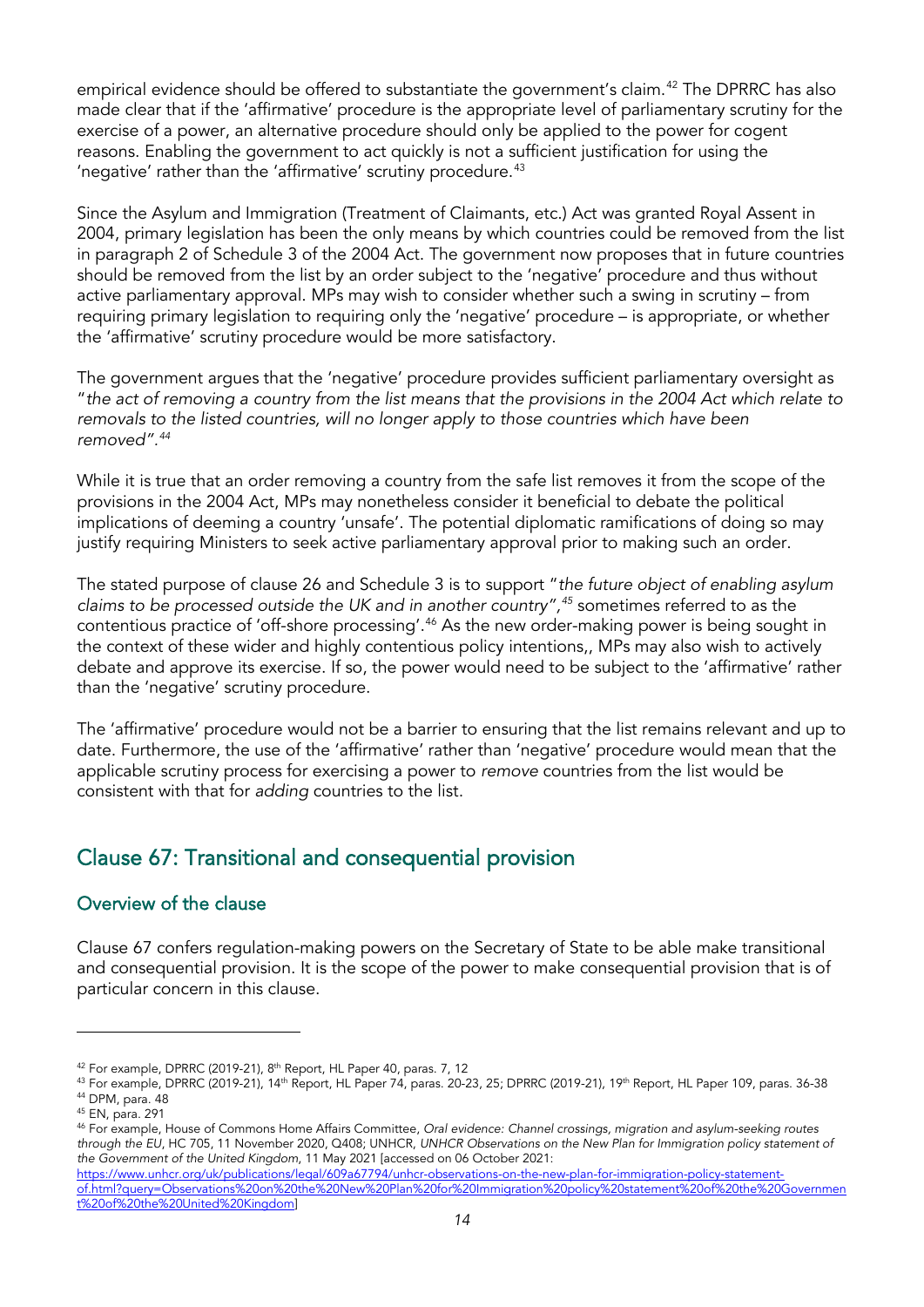With regards to consequential provision, regulations can be made that amend, repeal or revoke any enactment (both primary and delegated legislation), as long as the Secretary of State considers the provision to be *"appropriate in consequence*" of the Bill.

Regulations that make such consequential provision can amend Acts of Parliament, Acts of the Scottish Parliament, Measures or Acts of Senedd Cymru, Northern Ireland legislation, and retained direct principal EU legislation, subject to the 'affirmative' procedure. Otherwise, regulations making consequential provision are subject to the 'negative' procedure.

### Government position

The Department acknowledges that the power to make consequential provision is, on the face of it, wide. The Department provides two main arguments for taking the delegated power:

- *"any consequential amendment made under this power must be genuinely consequential on*  the provisions in the Bill";<sup>[47](#page-15-0)</sup>
- "*The Department considers it appropriate to enable true consequential amendments to be made by regulation in order to ensure that the changes effected by this Bill can be effectively delivered, mitigating the risk of undermining the immigration and asylum system if a provision were missed resulting in the need for immediate rectification*".[48](#page-15-1)

### Analysis

The power in this clause to make consequential provision gives rise to two main concerns:

1) MPs may wish to consider whether the subjective test of 'appropriateness' is too permissive a test for making consequential amendments.

It is common for Bills to include a clause, usually at the end of a Bill, enabling Ministers to make regulations to tidy up the statute book in consequence of substantive changes in the law made by earlier clauses in the Bill. Typically, where there is a clause of this kind, the Bill itself makes consequential amendments and the power to make further such amendments by regulations is a sort of 'backstop', a narrowly drawn power to be able to make amendments of a similar kind that may have been missed in the Bill. [49](#page-15-2)

In the present Bill, while some consequential amendments are provided on the face of the Bill, the exercise of the delegated power to make consequential amendments is to be left to the subjective judgement of the Secretary of State, rather than confined to cases where such amendments are objectively necessary.

The DPRRC has previously commented on the use of the subjective test of 'appropriateness' for governing the exercise of delegated powers to make consequential amendments. In the context of the Neighbourhood Planning Bill in 2017, for example, the DPRRC considered such a test to be inappropriate:

"*… we observe that that the power has a very wide scope: it is to make whatever provisions – including ones amending and repealing Acts of Parliament – the Secretary of State considers appropriate in consequence of the Bill…We are far from convinced that it is appropriate for Ministers to be given such loosely-drawn powers. We therefore invite the House to consider whether a power* 

<span id="page-15-0"></span><sup>47</sup> DPM, para. 95

<span id="page-15-1"></span><sup>48</sup> *Ibid.,* para. 96

<span id="page-15-2"></span><sup>49</sup> DPRRC (2019-21), 22nd Report, HL Paper 118, paras. 16-19, 28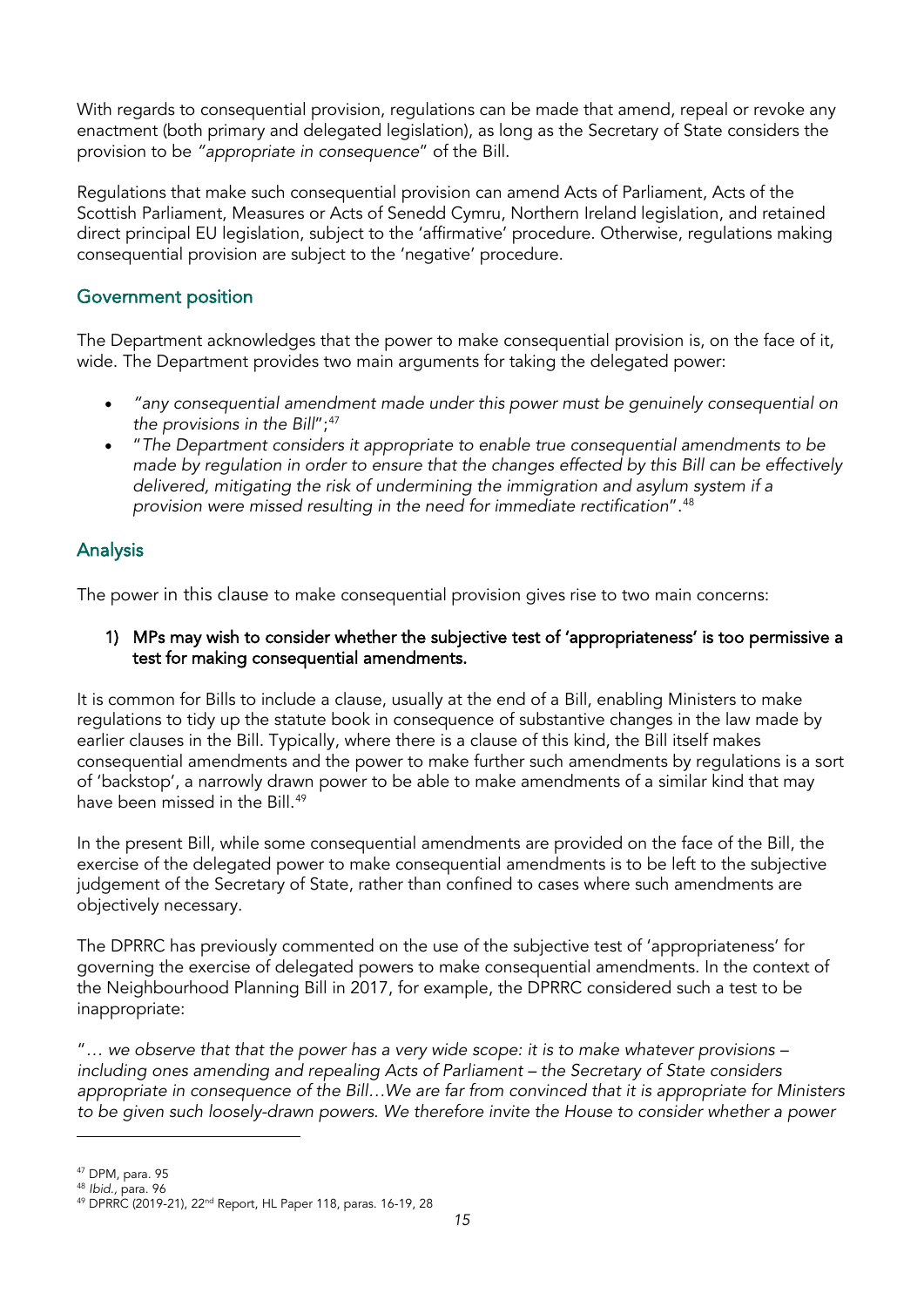*to make consequential provision should be restricted by some type of objective test of necessity, rather than leaving this to the subjective judgment of the Secretary of State*".[50](#page-16-0)

While the Department does provide reassurances in the DPM that amendments made by regulations under this power will be genuinely consequential on the provisions in the Bill, powers should be judged not on how the government says that it will exercise them, but on their actual scope and how they are capable of being used. Government policy can change, and it is therefore important that powers are considered on the basis of what they will in fact allow, rather than on the basis of what Ministers say they will be used for.<sup>[51](#page-16-1)</sup>

Where it amends primary legislation, the exercise of this power is subject to the 'affirmative' procedure. However, as the DPRRC stated in the context of the Immigration and Social Security Coordination (EU Withdrawal) Bill in 2020, applying the 'affirmative' procedure to a power in a Bill cannot remedy an inappropriate delegation of legislative power.[52](#page-16-2) MPs may wish to explore how a power which the Department itself acknowledges to be a wide one will be restricted to matters that are genuinely consequential to the Bill rather than those that might be deemed to be 'appropriate' according to the subjective judgement of this or a future Secretary of State.

#### 2) MPs should consider whether the exercise of the power to amend legislation passed by devolved bodies should at the very least be subject to a requirement to consult the devolved administrations.

Under clause 67, regulations that make consequential provision can amend legislation passed by the devolved bodies. While almost all the provisions in the Bill deal with matters that are reserved to the UK Parliament, the Bill does contain some provisions that deal with policy areas that are within the legislative competence of the devolved legislatures.<sup>[53](#page-16-3)</sup> On numerous occasions both the DPRRC and the House of Lords Select Committee on the Constitution have highlighted the inappropriateness of conferring a power on the Secretary of State to amend legislation passed by the devolved bodies, even if the amendments are made in consequence of Bill provisions, without being required at least to consult the devolved administrations.<sup>[54](#page-16-4)</sup>

<sup>&</sup>lt;sup>50</sup> DPRRC (2016-17), 15<sup>th</sup> Report, HL Paper 104, para. 54-55

<span id="page-16-1"></span><span id="page-16-0"></span><sup>51</sup> For example, DPRRC (2019-21), *1st Report*, HL Paper 3, para. 15(c); DPRRC (2019-21), *4th Report,* HL Paper 17, paras. 2, 40; DPRRC (2019-21), *5th Report*, HL Paper 24, paras. 7, 13; DPRRC (2019-21), *13th Report,* HL Paper 69, para. 19; DPRRC (2019-21), *19th Report,* HL Paper 109, para. 26; DPRRC (2019-21), *24th Report*, HL Paper 130, paras. 10(c), 12(c), 15, 19, 28<br><sup>52</sup> DPRRC (2019-21), 22<sup>nd</sup> Report, HL Paper 118, para. 43

<span id="page-16-2"></span><sup>53</sup> EN, page 82

<span id="page-16-4"></span><span id="page-16-3"></span><sup>54</sup> For example, DPRRC (2016-17), 5<sup>th</sup> Report, HL Paper 54, para. 43; DPRRC (2016-17), 11<sup>th</sup> Report, HL Paper 89, para. 10; House of Lords Select Committee on the Constitution (2016–17), 7<sup>th</sup> Report, HL Paper 96, para. 7; DPRRC (2016-17), 15<sup>th</sup> Report, HL Paper 104, para. 53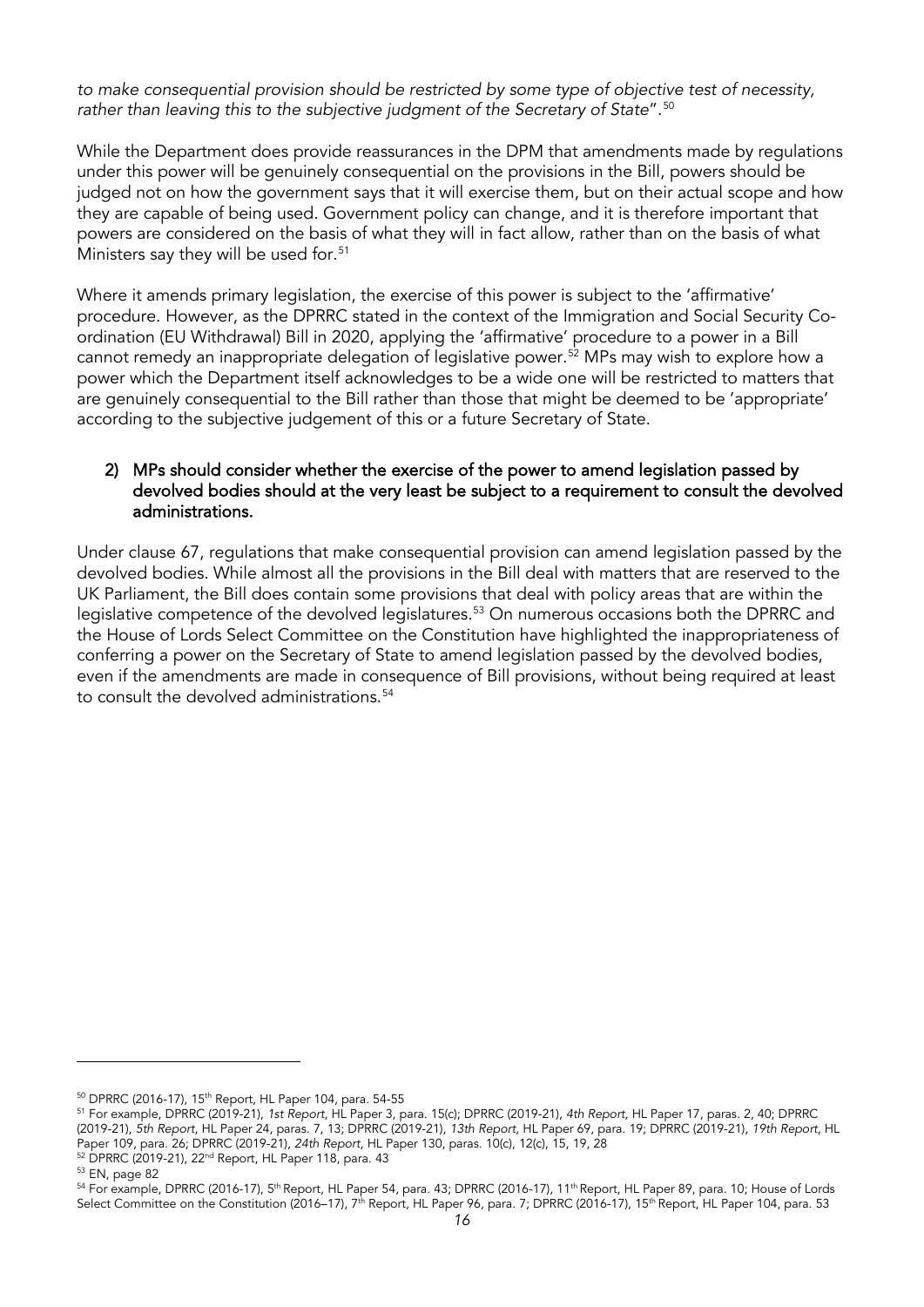# Appendix I: The role of MPs in the scrutiny of delegated powers

The scope and design of the delegation of power sought in any Bill raise important questions for MPs that go to the heart of their role as legislators. For example:

- To what extent are MPs willing to continue accepting the troubling arrogation of power by the executive (by successive governments) at the expense of Parliament?
- What scrutiny or other safeguards do MPs think are desirable or necessary to constrain the use of delegated powers? Given the inadequacy of scrutiny procedures that apply to delegated legislation in the House of Commons, can they really remedy a delegation of legislative power otherwise deemed unacceptable?
- If Parliament accepts controversial powers in a Bill, it creates a precedent that may be used by government to justify taking similar powers in other Bills in the future. However, if Parliament has reluctantly accepted a power in exceptional circumstances - for example, during the Brexit process when there was a need to legislate at speed - are MPs content for Ministers to rely on that precedent for the establishment of new powers?
- The inclusion of 'Henry VIII powers' enabling Ministers to amend or repeal primary legislation by Statutory Instrument challenges the constitutional principle that Parliament is sovereign; that it is the sole legislative authority with the power to create, amend or repeal any law. How content are MPs for such powers to continue to be a relatively common feature of the law?
- How much discretion do MPs think should be conferred on Ministers by the legislature? Ministers may use broadly defined and ambiguously worded powers in ways that that go beyond the original intention of the legislation. How content are MPs that such powers continue to be claimed by the executive, particularly when in many instances such powers will be available to Ministers in future governments of a different political stripe, possibly decades later, and may therefore be used by Ministers with radically different policy objectives from those who sought the powers in the first place?
- Do MPs think that government should be granted 'reserve' or 'holding' powers, the use of which is not fully explained or defined, simply because it is administratively convenient or because Ministers may desire freedom to act at a later date? Are MPs content that Ministerial claims of exigency and convenience should trump parliamentary scrutiny?
- When Ministers acknowledge that the relevant policy development process particularly the consultation stage - is unfinished, should they nonetheless be granted powers to act in that area of policy?

If MPs are solicitous of the proper role and function of Parliament and their responsibilities as legislators, then the answers to these questions should inform the debate about the scope of, and safeguards applied to, each clause in a Bill that contains a proposed delegation of power. Changes which tighten the use of powers, limit the extent of discretion, incorporate scrutiny safeguards, or resist the gravitational pull of precedent, are designed to buttress the role of Parliament in scrutinising future executive action and regulations; they need not interfere with or prevent the implementation of the intended policy.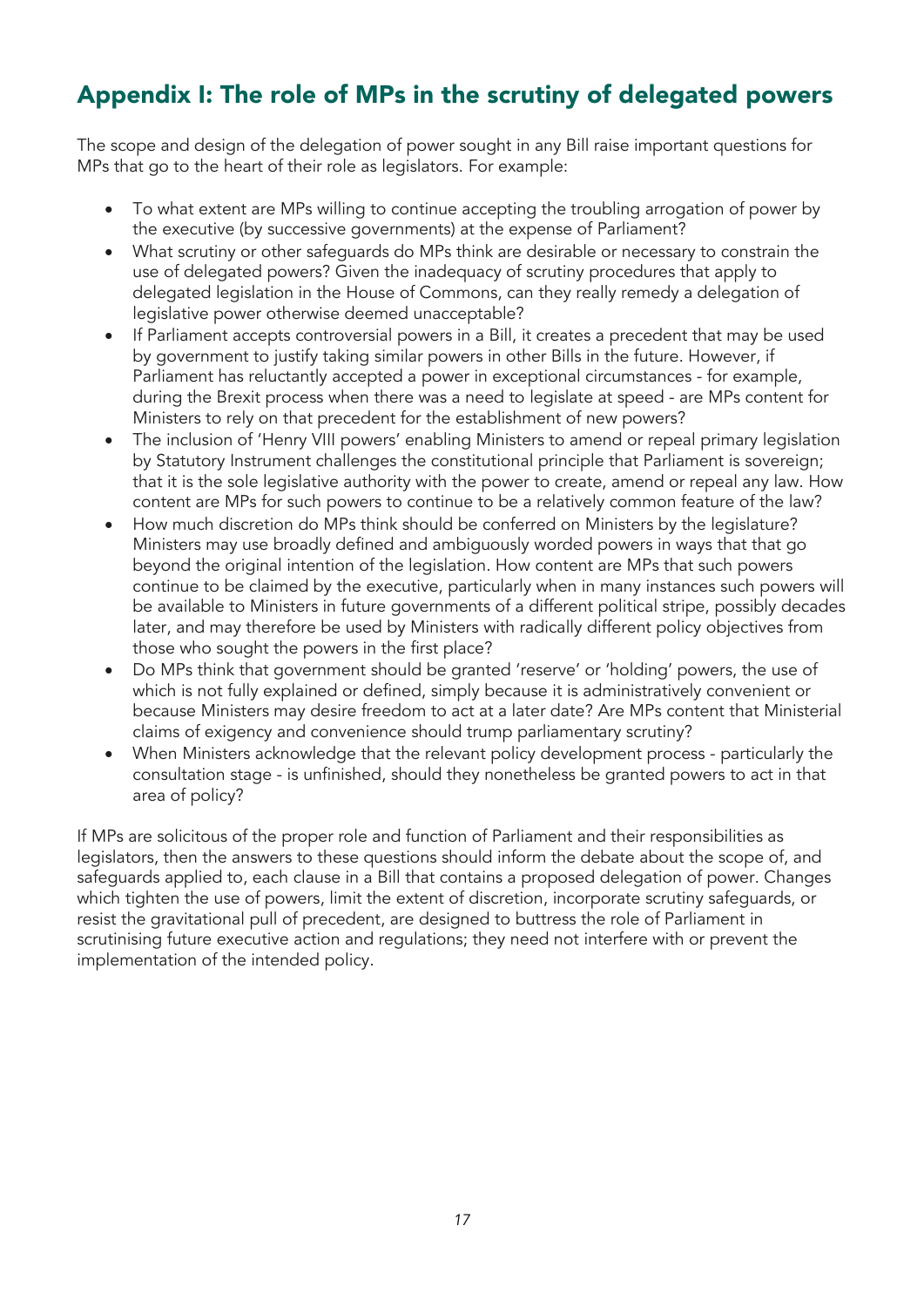# Appendix II: Glossary

Affirmative procedure: Parliamentary scrutiny procedure under which delegated legislation requires the active approval of the House of Commons and in most cases also the House of Lords. Under the 'draft affirmative' procedure, delegated legislation is laid before Parliament as a draft, and cannot be made into law by the Minister unless and until it has been approved by the House of Commons and in most cases also the House of Lords. Alternatively, delegated legislation may be subject to an 'urgent' 'made affirmative' procedure, whereby it is laid before Parliament after it has been made – signed – into law by the Minister but cannot remain law unless it is approved by the House of Commons and in most cases also the House of Lords within a statutory period – usually 28 or 40 days.

Delegated legislation (also known as secondary or subordinate legislation): Law made by Ministers (and sometimes other authorised individuals and bodies) under delegated powers deriving from Acts of Parliament. Statutory Instruments (SIs) are the most common form of delegated legislation. Orders and Regulations are among the categories of delegated legislation enacted in SIs.

Delegated powers: Powers to make delegated legislation which are conferred on Ministers (and sometimes other authorised individuals and bodies) in Acts of Parliament.

Delegated Powers Memorandum (DPM): The document produced by the relevant government department identifying every delegated power in a Bill, its justification, and the parliamentary scrutiny procedure that is proposed for it. The DPM is published when the relevant Bill is introduced and is scrutinised by the House of Lords Delegated Powers and Regulatory Reform Committee (DPRRC).

Delegated Powers and Regulatory Reform Committee (DPRRC): Select committee appointed by the House of Lords to examine almost all Bills on their introduction to the House in order to determine whether they contain any inappropriate delegation of power or subjects those powers to an inappropriate level of scrutiny.

Henry VIII power: A delegated power that enables Ministers to amend or repeal primary legislation by delegated legislation.

Immigration Rules: A type of delegated legislation (but not technically a Statutory Instrument) that sets out the practices to be followed in the administration of immigration law in the UK.

Negative procedure: Parliamentary scrutiny procedure under which the measure concerned does not require active parliamentary approval. Under the 'made negative' procedure, a piece of delegated legislation is laid before Parliament after it has been made – signed – into law by the Minister but it may be annulled if a motion to do so – known as a 'prayer' – is passed by either House within 40 days of it being laid before Parliament. A small share of delegated legislation is subject to the 'draft negative' procedure, whereby delegated legislation is laid in draft and cannot be made into law if the draft is disapproved within 40 days.

Statutory Instruments (SIs): The most common form of delegated legislation. The term 'Statutory Instrument' was given to most, but not all, form of delegated legislation made after the Statutory Instruments Act 1946 came into force in 1948.